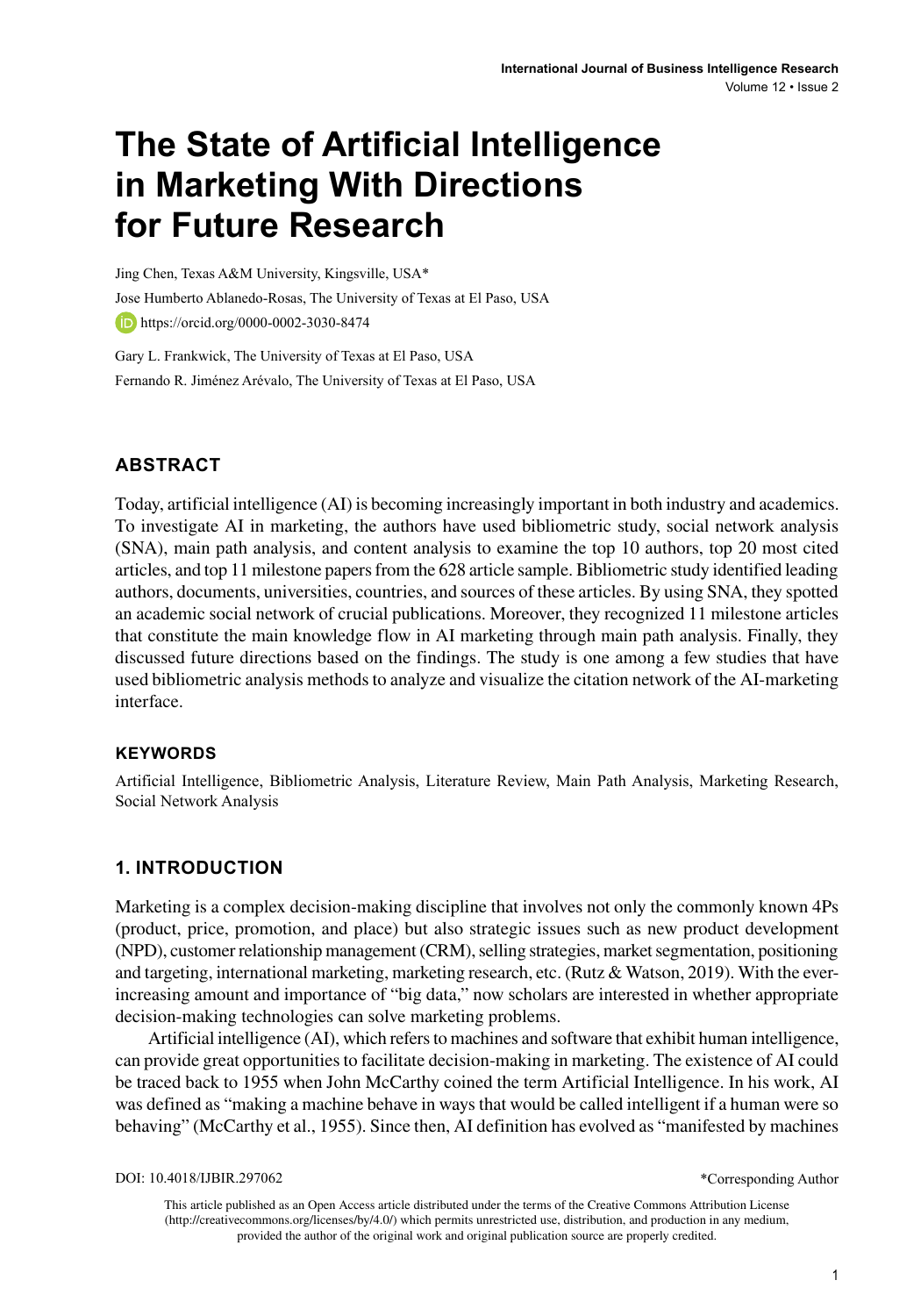that exhibit aspects of human intelligence" (Huang & Rust 2018, p. 155). With the tools of machine learning, deep learning, neural networks, and natural language processing, AI could "interpret external data correctly, learn from such data, and exhibit flexible adaptation" (Kaplan & Haenlein, 2019, p. 17). There are substantial AI-based examples (Kumar et al., 2016, Huang & Rust, 2017). For instance, when you post a photo on Facebook, it can automatically recognize you and your friends' faces and tag their names; when you are off, Amazon's Alexa and Google-Home work as virtual assistants to take care of your home, set the room temperature, manage your schedules, and control the lights; when you ask Amazon for return, its chatbot serves you all the time.

In this regard, the definition of AI in marketing could be illustrated by those business recognitions. AI can implement simple marketing transactions, such as translating emails or phone calls to automate replies, reading customers' online comments, and smart retailing by recommending products to customers. AI can leverage machine learning tools to analyze large volumes of customer digital footprints, including reviews, video, images, subscriptions, browsing history, webpage activities, and even facial expression data. Those analyses empowered AI to gain a deep understanding of customers' preferences, behaviors, likes/dislikes, trends, etc. AI could engage customers through real-time interaction and customized digital advertising recommendations. This fast movement allows AI to stay actively engaged with customers to influence their decision-making.

Due to the ever-increasing interest and importance of AI applications in our marketing field, a comprehensive review that precisely analyzes the AI-marketing (AIM) interface literature is imperative to properly understand the constantly growing AIM field (Siau & Yang, 2017). The literature review aims to provide a holistic view and meaningful research questions in AIM studies. Bibliometric study, social network analysis, main path analysis, and content analysis are effective tools used to conduct this systematic literature review.

Bibliometric studies explore a large amount of content in academic journals, including the journal citation information, to identify its leading trend (Bonilla et al., 2015). Journal authors, keywords, affiliations, and citations are also collected and traced in a bibliometric study. Social network analysis is usually followed after a bibliometric study to provide insights about institutions, countries, and keyword collaboration networks. Social network analysis monitors and interprets social ties among social nodes to visualize how the relationships in a group relate to each other and determine the types of relationships that lead to effective outcomes (Stangor, 2015). The main path analysis is based on social network analysis to detect the meaningful and traceable main paths representing the journals in the social network. The importance of path is measured by "counting the number of times a citation link has been traversed if one exhausts the search from a set of starting nodes to another set of ending nodes" (Hummon & Coreian 1989, p. 50).

The remainder of this paper is organized into the following sections. It starts with section 1 introducing its background and states the contributions we are trying to make: to provide a holistic view and meaningful research questions in AIM studies. Following the introduction, we have conducted a literature review (section 2) about marketing bibliometric studies and artificial intelligence in marketing; we found that there have been a limited number of publications examining AI in marketing. Thus, a systematic bibliometric review of AIM is needed, while a comparative and quantitative analysis of AIM studies will provide more insight for scholars. Section 3 described how we obtained the literature and implemented four methods: bibliometric study, social network analysis, main path analysis, and content analysis to analyze those articles. Section 4 presented the results followed by major findings within the study and pointed out potential future research streams in section 5.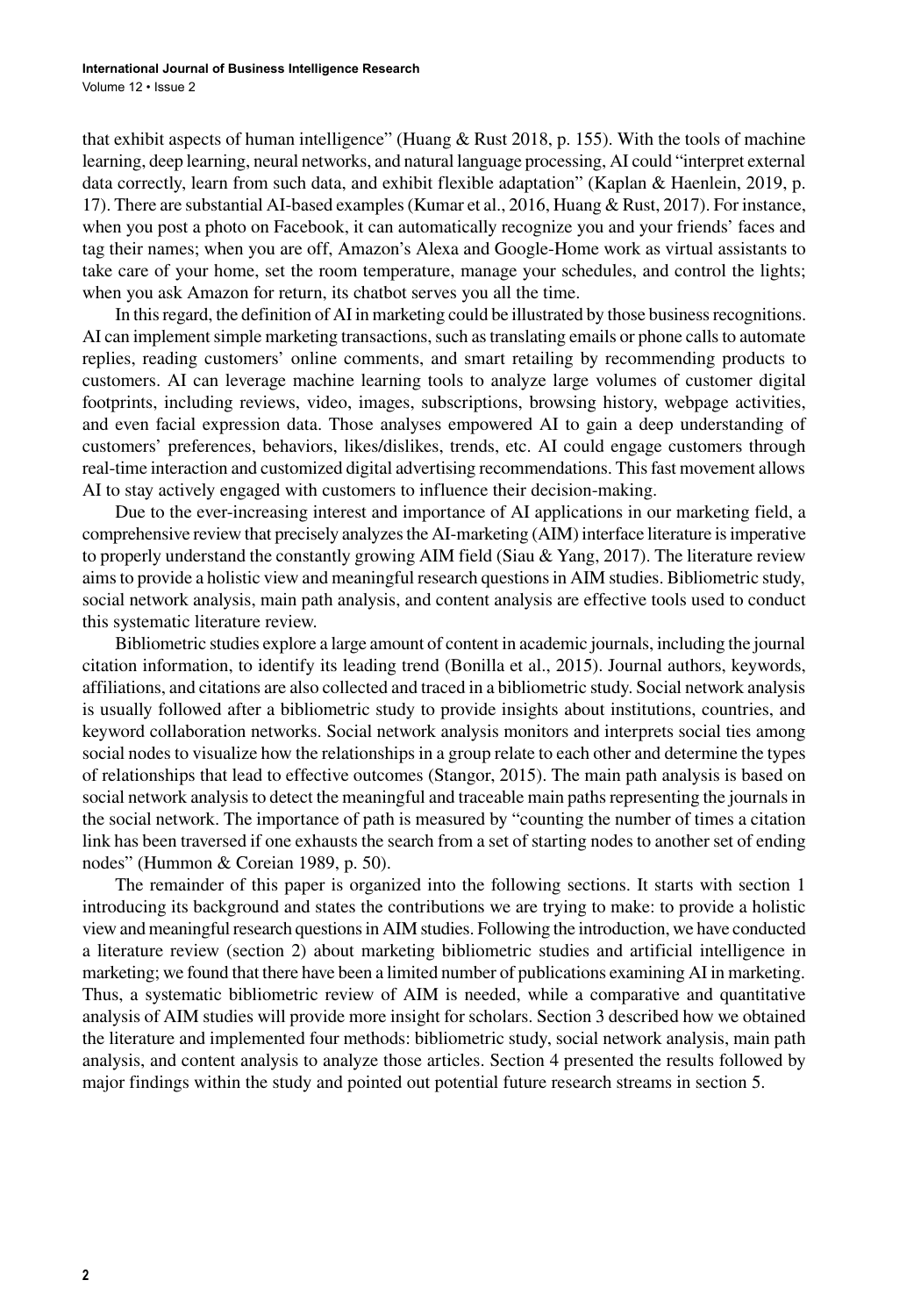# **2. LITERATURE REVIEW**

# **2.1 Literature Review of Marketing Bibliometric Studies**

Bibliometric analysis has been widely used in literature reviews on a broad range of topics in the business discipline: including marketing, advertising (Kim & McMillan, 2008), sales management (Johnson, 2006), accounting (Zhong et al., 2016), strategic management (Vogel & Guttel, 2013), and supply chain management (Asgari et al., 2016), and so on.

# **2.2 Literature Review of Artificial Intelligence in Marketing**

Recently, as an application of digital marketing tools, artificial intelligence (AI) has been actively catching people's attention. Generally, AI is relevant to any intellectual task. There are many applications in the business world (Balducci & Marinova, 2018, Thomaz et al., 2020). Banks use artificial intelligence systems to organize operations, maintain investments in stocks, detect fraud, and manage properties (Fethi & Pasiouras, 2010). AI tools make individualized pricing easy to achieve through estimating individualized demand and supply curves (Marwala & Hurwitz, 2017). Using AI tools, marketers can now track customers' digital footprints to predict their general online behaviors and target them with personalized promotions and products (Hennig-Thurau et al., 2015, Matz et al., 2017). Recently, the applications of personality computing AI tools have been used to reduce the cost of advertising campaigns because it adds psychological targeting to traditional behavioral targeting (Celli et al., 2017). AI is still a relatively new research stream, and there is a limited number of publications presenting artificial intelligence applications in marketing. Yang and Siau (2018) published a longitudinal case study exploring whether AI and robots will replace salespeople and marketers. Marinchak et al. (2018) explored new rules of engagement with the advent of AI. They recommended marketers to integrate virtual personal assistants to meet users' actual needs. Mitić (2019) concluded that with the new artificial neural network algorithms, AI applications in marketing would become more personalized to reflect customer needs better. IT companies that run in chatbots, robots, and other AI applications will have tremendous advantages in marketing. André et al. (2018) articulated that although artificial intelligence-based tools can provide customers convenience and efficiency, it also undermines consumers' sense of autonomy. Their papers explored the boundaries within which new technologies may enhance or diminish consumers' perception of control. Kose and Sert (2017) examined how artificial intelligence tools could integrate digital content to upgrade content marketing. Their paper proposed a model to apply AI-based optimization algorithms to content marketing scenarios to maximize success ratios. Jarek and Mazurek (2019) found that AI is widely used in the marketing field, although most use is operational. The uncertainty of the outcomes of AI impedes the diffusion and adoption of AI in the business field. Doğan (2018) developed an AI mobile banking acceptance model. AI was studied in many marketing domains, such as AI in retailing (Grewal et al., 2017), AI in banking (Leone et al., 2021), AI in automotive (Davenport et al., 2020, Vlačić et al., 2021), AI in fashion (Davenport et al., 2020), AI in sales and service (Leminen et al., 2018; Mustak et al., 2021), Cloud service in AI (Živković 2019), AI in manufacturing (Li et al., 2017; Mele et al., 2018), AI ethical issues (Stahl et al., 2021), and AI enhances market performance (Paschen, Pitt, & Kietzmann 2020). Future research in AI could explore more on the use of AI technology and applications, the role of institutional support, and the importance of data protection and ethics in AI. More details are shown in table 1.

These works of literature provide a good view of the current state of AIM research. Although AI has been a hot topic for a while, AI academic studies are still in an infancy stage. Until now, there have been a limited number of publications examining AI in marketing. Thus, a systematic bibliometric review of AIM is needed; a comparative and quantitative analysis of AIM studies will provide more insight for scholars.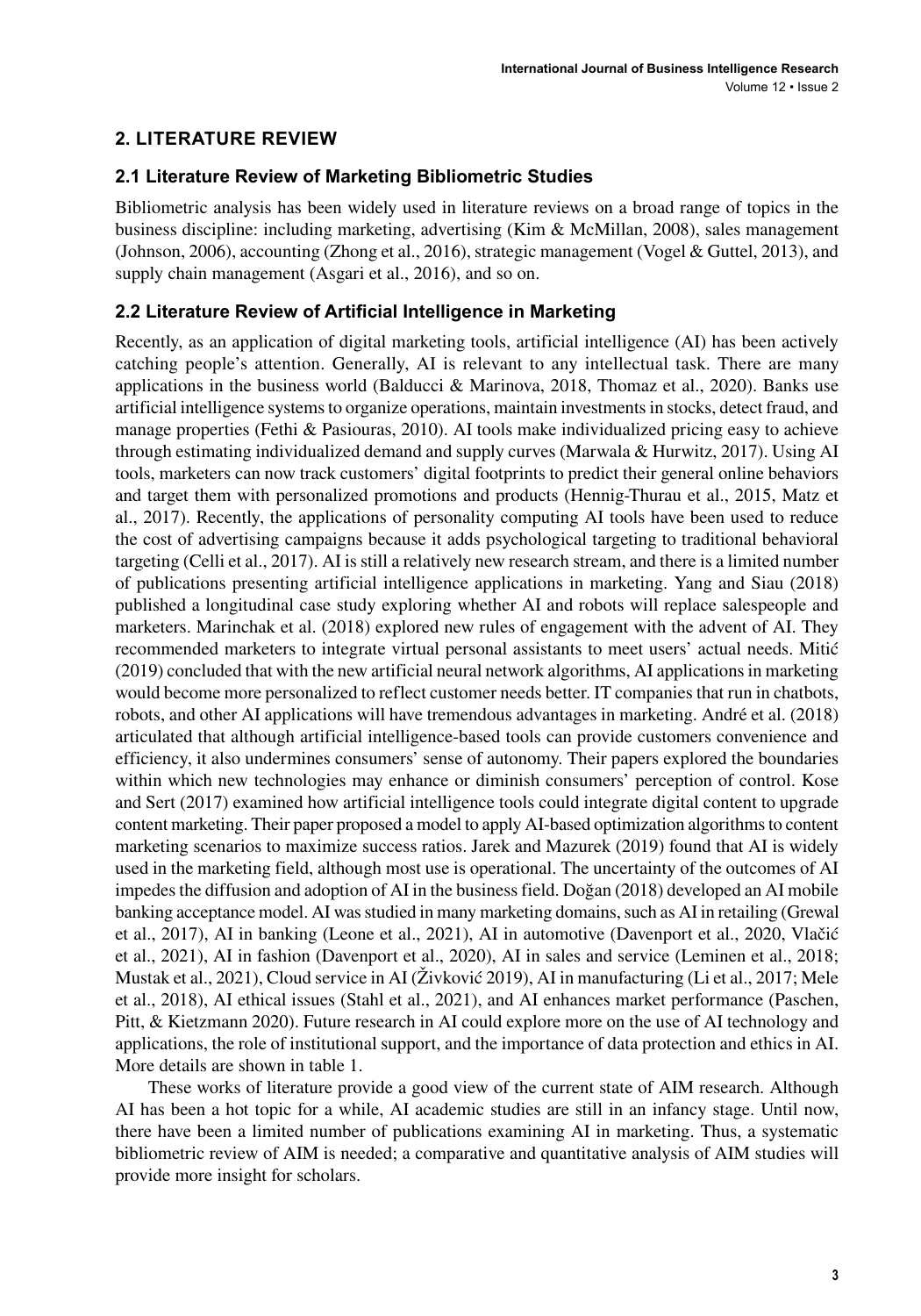#### **International Journal of Business Intelligence Research**

Volume 12 • Issue 2

## **Table 1. AI research in marketing domains**

| <b>Domains</b>                                                                                                                                                                               | <b>FINDINGS OF ITS FUNCTIONS</b>                                                                                                                                                        | <b>EXAMPLES</b>                                                                                                                 | <b>STUDIES</b>                                               |
|----------------------------------------------------------------------------------------------------------------------------------------------------------------------------------------------|-----------------------------------------------------------------------------------------------------------------------------------------------------------------------------------------|---------------------------------------------------------------------------------------------------------------------------------|--------------------------------------------------------------|
| <b>AI IN RETAILING</b>                                                                                                                                                                       | • analyze and process customer<br>information,<br>• inform product recommendations,<br>• provide product physical locations<br>within a store<br>• response to simple customer requests | e.g., Virchbox AI<br>can predict what<br>customer wants                                                                         | Grewal, Roggeveen, &<br>Nordfält (2017)                      |
| <b>AI IN BANKING</b>                                                                                                                                                                         | • prevent fraud<br>• detect unauthorized use of credit<br>cards<br>• customized offers                                                                                                  | e.g., Knightscope's<br>k5 is a security<br>robot with superior<br>sensing capabilities<br>to patrol in malls<br>and bank office | Leone et al., (2021)                                         |
| • observe and analyze speed and<br>direction of the other cars<br><b>AI IN AUTOMOTIVE</b><br>• process traffic light and other cars<br>information to carry out actions<br>· driverless cars |                                                                                                                                                                                         | e.g., Tesla will<br>impact auto<br>insurance, taxi<br>service, and<br>whether customer<br>behaviors in car<br>purchase.         | Davenport et al., (2020),<br>Vlačić et al., (2021)           |
| AI IN FASHION                                                                                                                                                                                | • creative fashion design and product<br>ideas                                                                                                                                          | e.g., Stitch fix<br>AI creates a<br>set of stylish<br>clothing items for<br>customers.                                          | Davenport et al., (2020)                                     |
| • automate part of the sales process<br>• chatbot answers customer questions<br>AI IN SALES AND<br>• analyze customer satisfactions to<br><b>SERVICE</b><br>provide novel services           |                                                                                                                                                                                         | e.g., Conversica AI<br>bots interact with<br>customer service<br>and sales inquiries.                                           | Leminen et al., $(2018)$ ;<br>Mustak et al., (2021)          |
| <b>CLOUD SERVICE</b><br><b>IN AI</b>                                                                                                                                                         | • cloud service provide technological<br>platforms to support ai.<br>• it provides technological lens to<br>analyze data and facilitates ai self-<br>learning.                          |                                                                                                                                 | Živković (2019)                                              |
| · intelligent design and creative ideas<br>· intelligent robot<br>AI IN<br>· intelligent product life cycle<br><b>MANUFACTURING</b><br>manufacturing technology and platform                 |                                                                                                                                                                                         | e.g., IBM<br>interactive AI<br>provides inputs to<br>facilitate business<br>process.                                            | Li et al., (2017);<br>Mele, Spena, &<br>Peschiera,<br>(2018) |
| • problems of algorithmic biases<br>• manipulation of the large data set<br><b>AI ETHICAL ISSUES</b><br>required by ai techniques.<br>· customer worry data privacy                          |                                                                                                                                                                                         | e.g., Amazon<br>abandoned one AI<br>tool that rate job<br>applicants, because<br>it discriminates<br>female applicants.         | Stahl et al., (2021)                                         |
| <b>AI ENHANCE</b><br><b>MARKET</b><br><b>PERFORMANCE</b>                                                                                                                                     | • better sales performance<br>• high customer satisfaction and<br>loyalty<br>• better customer prediction                                                                               | e.g., Hyatt hotels<br>group used AI<br>increase room<br>revenue up to 60%.                                                      | Paschen, Pitt, &<br>Kietzmann, (2020)                        |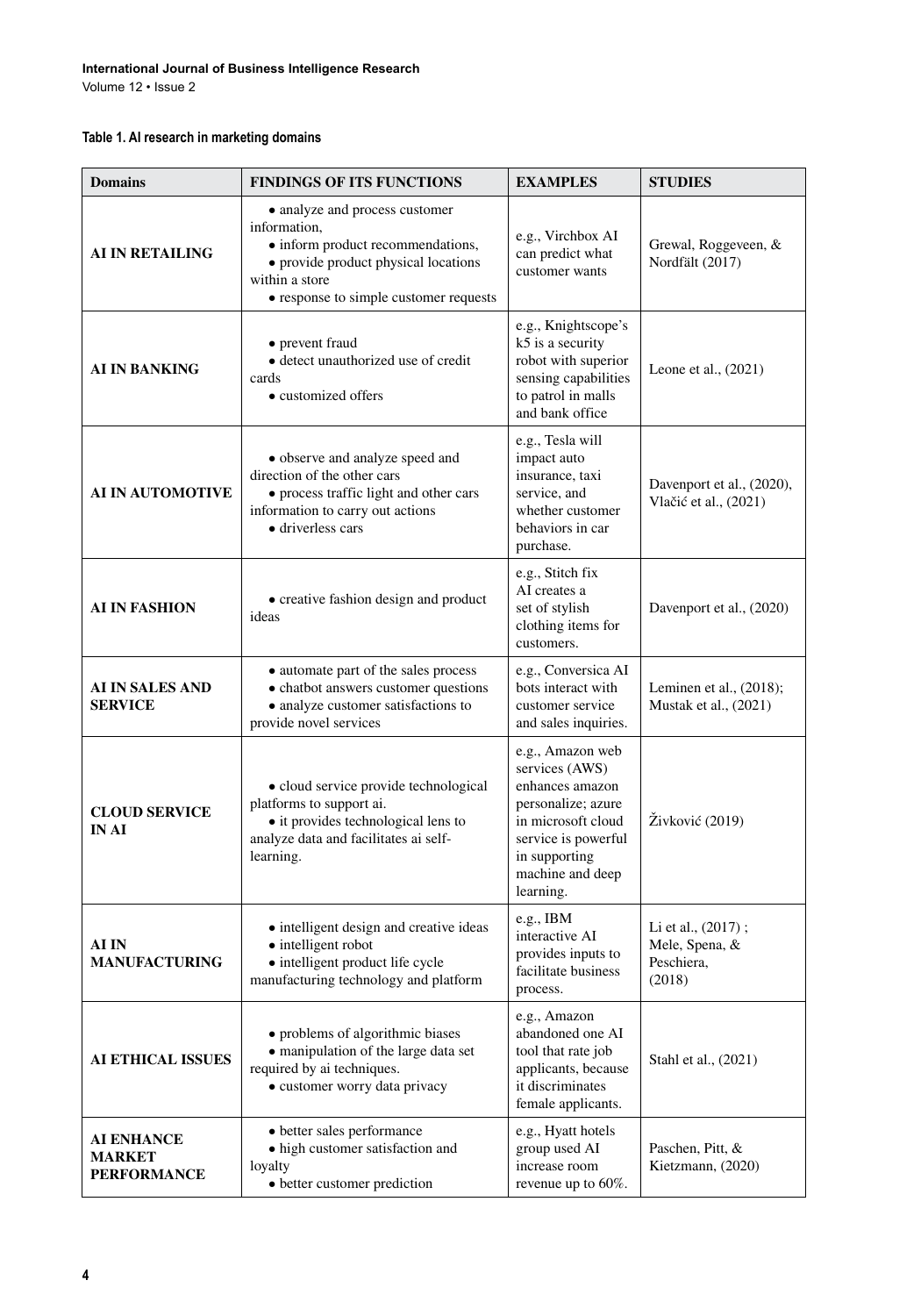# **3. MATERIALS AND METHODS**

The study aims to identify and analyze AI in marketing studies to classify emerging themes and point out future research directions. The unit of measure used in this study was individual articles published with the broad topics of artificial intelligence stream and marketing stream interface. We collect our sample articles by conducting a thorough search using a series of keywords across Web of Science (WOS) database.

Keywords represent the essence of articles, and their choice is critical. To capture as many articles as possible, we have used the following search strings to present AI stream: ("artificial intelligence," or "machine learning," or robot), we also used strings: ("marketing," or "new product" or "customer relationship," or "selling," or "market planning," or sale, or "marketing planning," or brand, or "selling capability," or "new product development capability," or "customer relationship management capability," or "marketing planning capability") to capture more marketing activities. The final sample article was generated from (AI streams) AND (marketing streams). The quotation marks mean the exact phrase is searched; the keywords without quotation marks mean the phrases that contain those keywords are searched.

We filtered out articles published before 1982 and non-English because we noticed that AI in marketing had very few publications before 1982. The study only included published articles indexed by the Web of Science (WOS) database. Book reviews, comments to the editor, and similar articles were excluded from the analysis. We also manually excluded the duplicate articles and the articles that are not in a business setting. After ruling out all the duplicates, it generated 628 articles from the years 1982 to 2019. Although this dataset did not cover every AIM article ever published, the rigorous data selection process ensures that the dataset reasonably represents the AI field. We configured all 628 papers into the WOS citation format and fed the data into R software to do the bibliometric analysis. The software systems that are utilized for network analysis and main path analysis are VOSviewer 1.6.5(Appio et al., 2017) and Pajek 5.0.1 (Strozzi et al., 2017). The following flow chart in figure 1 describes the methods in our studies.

# **4. RESULTS**

We analyzed the literature review on AIM using a bibliometric study, social network analysis, main path analysis, and content analysis.

## **4.1 Bibliometric Result: Basic Statistics**

The 628 articles generated 7951 cited references, which corresponded to an average of 12.66 citations per document. Statistics in table 2 shows that teams of researchers have widely explored artificial intelligence, machine learning, robot, and marketing. The average research team consisted of 3.36 authors per document.

The AI-marketing interface does provide good basic statistical information for us to understand the AIM field. The further step is to explore the link between AIM and performance. Theoretically, AI could be interpreted as a capability that is added to a firm's functional activities. The bibliometric study also showed that the *Strategic Management Journal* is the top journal and a good resource for finding those references.

Figure 2 shows the annual scientific production of the articles that discussed those topics. In the years from 1982 to 2012, the number of annual productions was below or around twenty-five. Before 1980s, AI research mainly focused on math and logical reasoning problems; because of the considerable technical challenges, we did not see a surge in AI research (Wirth, 2018). The studies on AI in marketing were underdeveloped. The past decade has witnessed impressive breakthroughs in AI. Interactions between firms and customers are increasingly more customized, generating considerable amounts of digitalized footprints. Thanks to greater computing power and the availability of big data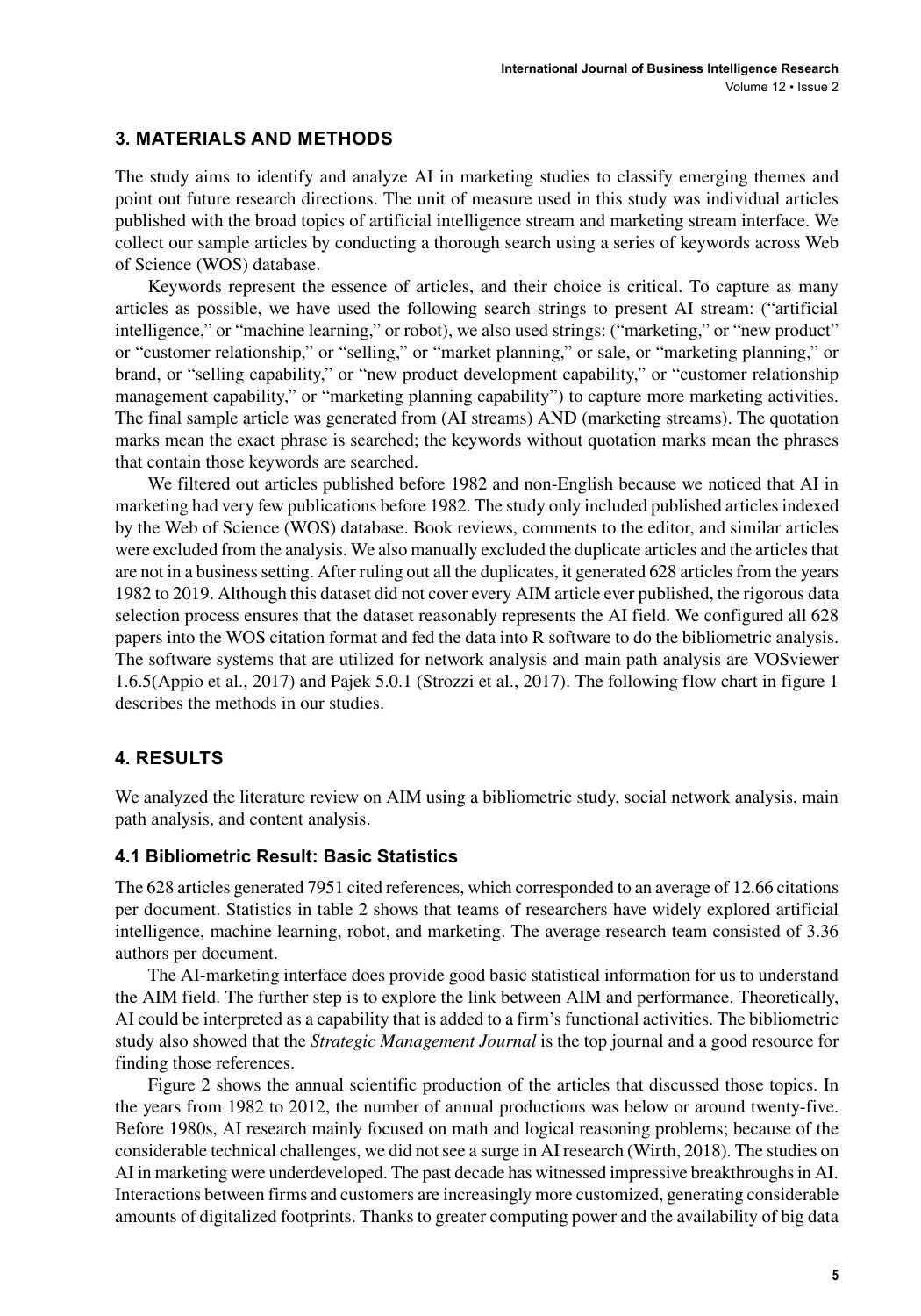Volume 12 • Issue 2

#### **Figure 1. Methods**



#### **Table 2. Descriptive statistic information**

|                                       | AI-marketing interface |
|---------------------------------------|------------------------|
| <b>TOTAL NUMBER OF ARTICLES</b>       | 628                    |
| <b>PERIOD</b>                         | 1982-2019              |
| <b>AVERAGE CITATIONS PER DOCUMENT</b> | 12.66                  |
| <b>CO-AUTHORS PER DOCUMENT</b>        | 3.36                   |

and more sophisticated algorithms, AI research in marketing is booming. Six years later (in 2018), the number of annual publications surged to 125, almost five times the sum of the publications from the past 30 years, suggesting that interest in the topic will continue to grow.

#### **4.2 Bibliometric Results: Leading Authors and Documents**

The top 10 leading authors by the number of documents published are listed in Table 3. Table 3 also shows the other metrics (such as h-index, g-index, m-index, and total citations) for comparison with the number of publications. Although different metrics show different ranks of the top authors, generally, they provide us with good references about the author's importance in the field. The first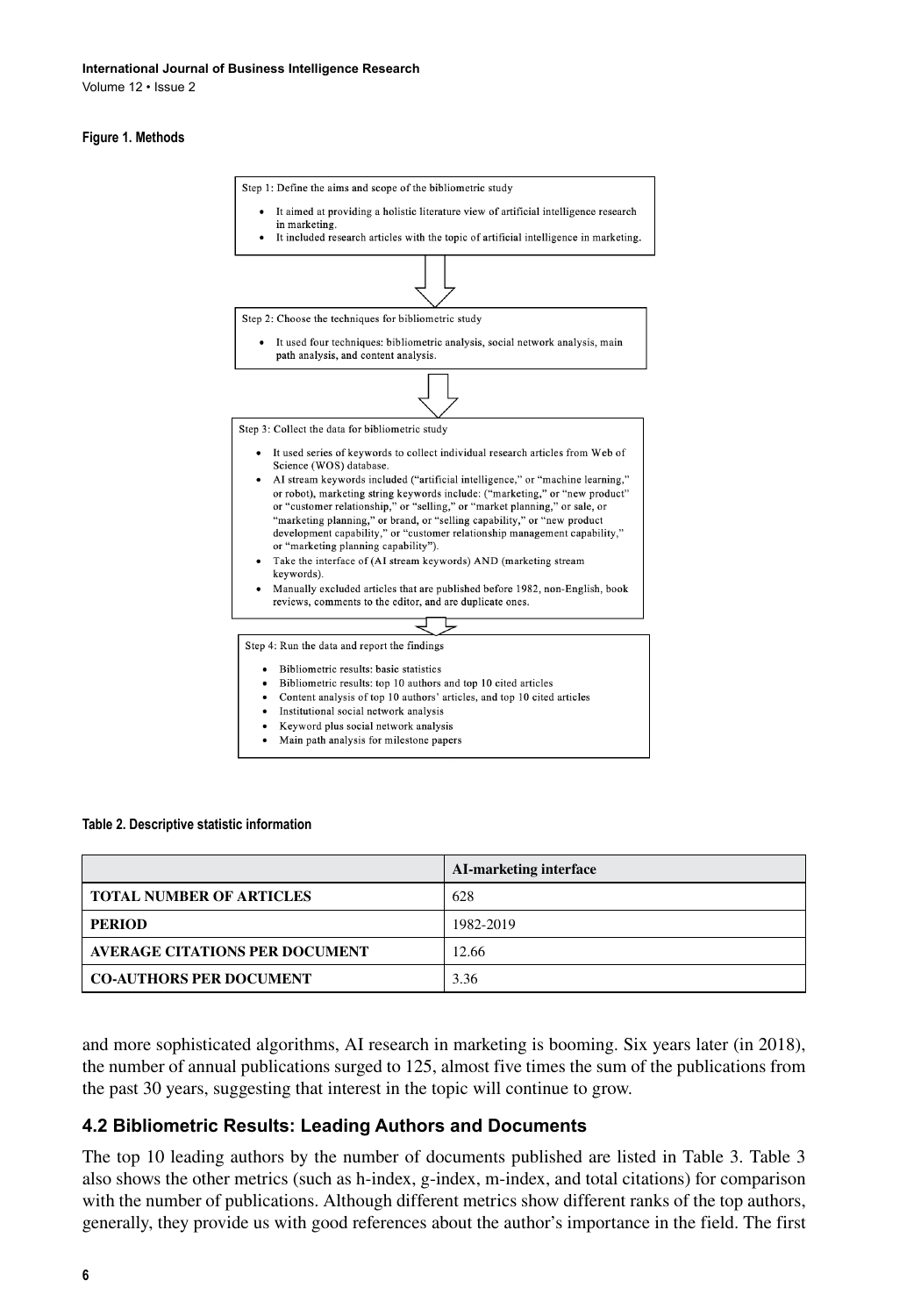



top author is Marko Bohanec, the professor of Engineering and Management at the University of Nova Gorica (Slovenia). The second top author is Mirjana Kljajic Borstnar, a professor of Information Systems at the University of Maribor (Slovenia). After Bohanec and Borstnar, Casillas is a professor of Computer Science and Artificial Intelligence at the University of Granada (Spain), Yoosin Kim is a professor of Management Information Systems at Chungbuk National University (South Korea), and Marko Robnik-Šikonja is a Professor of Computer Science and Informatics at University of

| Author                             | H              | G              | $\overline{M}$ | TC  | TP             | $%$ of<br>628 | Department             | University                   | Country        |
|------------------------------------|----------------|----------------|----------------|-----|----------------|---------------|------------------------|------------------------------|----------------|
| Marko Bohanec                      | 2              | 3              | 0.67           | 14  | 5              | 0.79          | Eng $&$ Mgmt           | Uni of Nova Gorica           | Slovenia       |
| Mirjana Kljajic<br><b>Borstnar</b> | 2              | 3              | 0.67           | 14  | 5              | 0.79          | <b>IS</b>              | Uni of Maribor               | Slovenia       |
| Jorge Casillas                     | 5              | 5              | 0.45           | 134 | 5              | 0.79          | CS & A                 | Uni of Granada               | Spain          |
| Yong-Seog Kim                      | 3              | $\overline{4}$ | 0.6            | 21  | 5              | 0.79          | Mgmt $&$ IS            | Chungbuk National<br>Uni     | South<br>Korea |
| Marko Robnik-<br>Šikonja           | $\overline{c}$ | 3              | 0.67           | 14  | 5              | 0.79          | $CS \&$<br>Informatics | Uni of Ljubljana             | Slovenia       |
| Eric Cambria                       | 3              | $\overline{4}$ | 0.5            | 214 | $\overline{4}$ | 0.63          | CS & Eng               | Nanyang<br>Technological Uni | Singapore      |
| Sooyoung Cho                       | 3              | $\overline{4}$ | 0.21           | 66  | $\overline{4}$ | 0.63          | JRNI. &<br>Comm        | KyungHee Uni                 | South<br>Korea |
| Francisco J.<br>Martínez-López     | $\overline{4}$ | $\overline{4}$ | 0.36           | 62  | $\overline{4}$ | 0.63          | <b>Mktg</b>            | Uni of Granada               | Spain          |
| Dirk Van den Poel                  | $\overline{4}$ | 4              | 0.25           | 235 | $\overline{4}$ | 0.63          | Mktg                   | Ghent Uni                    | Belgium        |

#### **Table 3. Leading publishing authors**

Note: (1) H-index is based on the set of the scientist's most cited papers and the number of citations that they have received in other publications. (2) G-index is calculated based on the distribution of citations received by a given researcher's publications. (3) M-index is the H-index divided by the number of years that a scientist has been active. (4) TC is the total citations. (5) TP is the number of publications.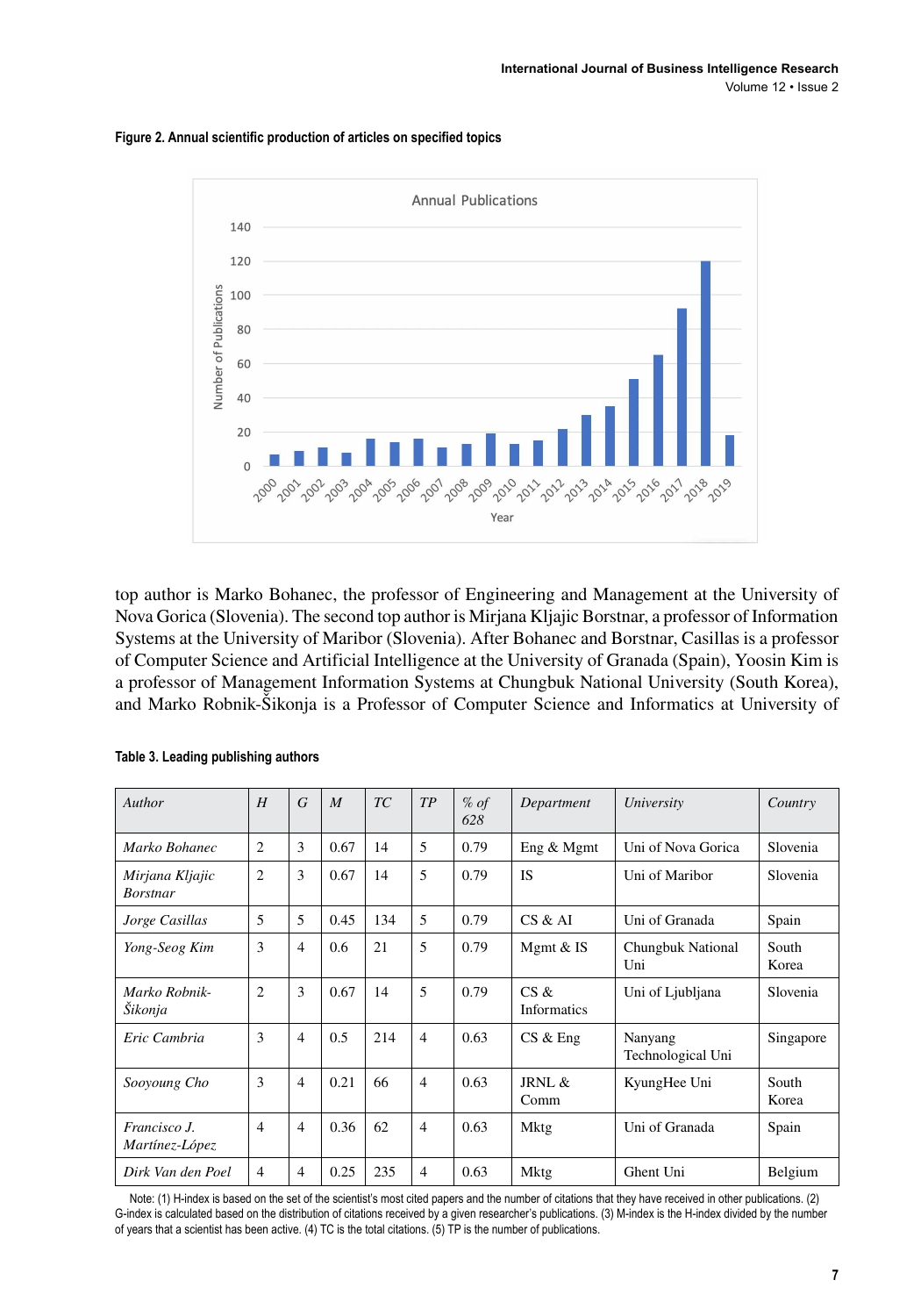Ljubljana (Slovenia). By no surprise, the top 5 scholars in AIM studies are dominated by engineering and computer science scholars.

Table 4 shows the leading author's documents. Due to the length limit, we chose the top 10 articles from these top authors. Please note that the top authors (Marko Bohanec and Mirjana Kljajic Borstnar) collaborate extensively, and their top documents are the same. Therefore, we merge them together.

We have conducted content analysis to explore the main themes in top authors' research. Content analysis uses qualitative and quantitative research techniques to explore and analyze data obtained from written documents. The main goal of content analysis is to enhance researchers' capabilities in identifying new phenomena from exploiting documents. The results often include concepts or categories of topics that summarize the original information investigated. Guided by Elo and Kyngäs (2008), we have used three phases: preparing, organizing, and reporting to conduct our content analysis. In the preparing phase, we aim to identify the common characteristics that can be categorized to describe the information investigated. We manually go through each article to identify the keywords, topic, context, research methods, and findings to classify its themes in the organizing phase. Finally, in the reporting phase, we follow Miah et al. (2017) to present our structured findings.

Our content analysis of the top 10 authors finds that those articles are examining artificial intelligence, machine learning, or robot in marketing topics: such as sales, WOM (word of mouth), Twitter, service, distribution channel, online knowledge sharing service, and consumer behavior modeling. After systematically reviewing their content, keywords, context, methods, and findings, we classified them into three main themes: B2B sales forecasting, machine learning techniques acceptance model, and machine learning knowledge generation and diffusion within the organizational setting.

## *Theme 1: B2B Sales Forecasting*

The process of B2B sales forecasting is a complex decision-making process. In the big data era, the high data collection cost, data computation load, and complicated dataset dimensionalities make effective sales forecasting challenging. To have an effective sales forecast, firms need to identify the correct rank of data features with high impacts (Bohanec et al., 2017). In reality, customers and users keep adding new features to the existing classification models, making it harder to interpret the new features. Bohanec et al. (2017) developed an organizational model that uses a machine learning model and a general explanation method to evaluate the new customer features. Later in 2018, Bohanec et al. (2018) introduced a guideline to determine the sample size needed to estimate the impact of a new feature on sales forecasting. Their results demonstrate that machine learning models have significant advantages in evaluating sellers' actions and outlining the general recommendations in sales strategy (Bohanec et al., 2017).

B2B sales forecasting provides substantial evidence that AI and machine learning techniques could augment a firm's selling capabilities and its subsequent sales performance. Although Bohanec, Borštnar, and Robnik-Šikonja's manuscripts are from a computer science and engineering perspective, the key technical problems they identified and the key machine learning tools and models they built provide significant managerial implications to sales managers and practitioners. This stream of study also enlightens the further exploration of the theory-driven mechanisms behind the curtain. Professional selling involves several steps from a marketing perspective: prospecting, approaching, presenting, overcoming objection, and following up. Researchers can study how AI-based systems or tools are utilized in these steps. Revealing these mechanisms will help managers understand how AI could augment their sales activities and how to configure their organizational resources to strategically optimize this bonus.

## *Theme 2: Machine Learning Acceptance Model*

Bohanec et al. (2017) also addressed the problem of the low acceptance rate of machine learning models in the business field. The participatory approach of action design research (ADR) was proposed to increase user acceptance of the machine learning model. The proposed framework was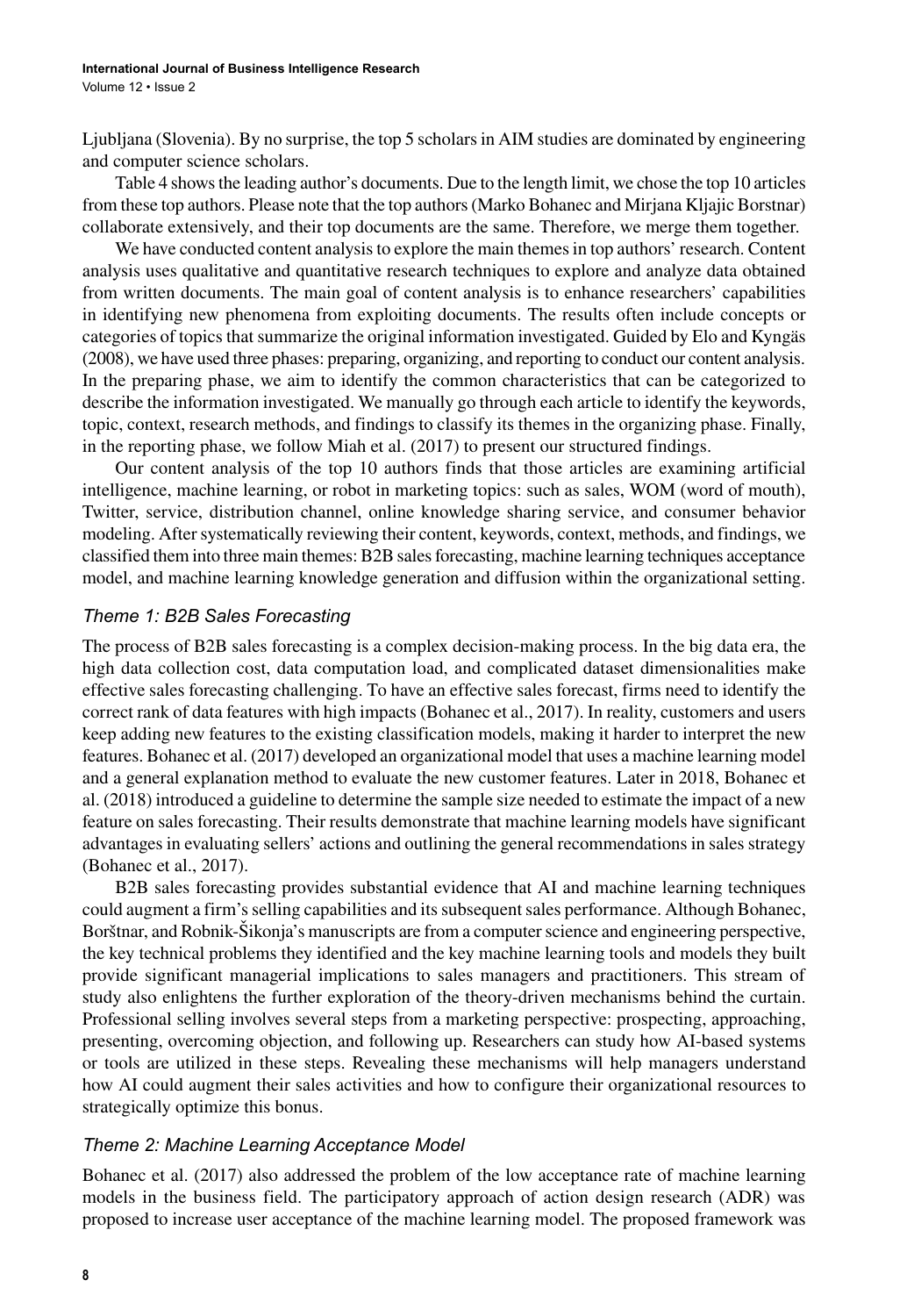## **Table 4. Leading publishing authors' documents and keywords**

| <b>Articles</b>                                                                                                                                                                                                                                                                                                                                       | Keywords                                                                                                                                | Classification                                                                       | Context                | <b>Methods</b>                                                                                                                                                                                                           | Findings                                                                                                                                                                                                                                                                                                                                                   |
|-------------------------------------------------------------------------------------------------------------------------------------------------------------------------------------------------------------------------------------------------------------------------------------------------------------------------------------------------------|-----------------------------------------------------------------------------------------------------------------------------------------|--------------------------------------------------------------------------------------|------------------------|--------------------------------------------------------------------------------------------------------------------------------------------------------------------------------------------------------------------------|------------------------------------------------------------------------------------------------------------------------------------------------------------------------------------------------------------------------------------------------------------------------------------------------------------------------------------------------------------|
| Bohanec, M., Kljajić<br>Borštnar, M., &<br>Robnik-Šikonja, M.<br>$(2018)$ . Number of<br><b>Instances for Reliable</b><br>Feature Ranking in<br>a Given Problem.<br><b>Business</b> systems<br>research journal:<br>international journal<br>of the Society for<br><b>Advancing Business</b><br>& Information<br>Technology (BIT),<br>$9(2)$ , 35-44. | machine<br>learning:<br>feature ranking;<br>feature<br>evaluation                                                                       | B <sub>2</sub> B sales<br>forecasting                                                | B <sub>2</sub> B sales | Feature evaluation<br>measure relief and the<br>bootstrap-based estimation<br>of confidence intervals for<br>feature ranks.                                                                                              | A combination of the feature<br>evaluation measure Relief and<br>the bootstrap-based estimation<br>of confidence intervals can be<br>used to reliably estimate the<br>impact of a new feature in a<br>B2B sales problem.                                                                                                                                   |
| Bohanec, M.,<br>Robnik-Šikonja,<br>M., & Borštnar,<br>M. K. (2017).<br>Organizational<br>learning supported<br>by machine learning<br>models coupled with<br>general explanation<br>methods: A Case of<br>B2B sales forecasting.<br>Organizacija, 50(3),<br>217-233.                                                                                  | decision support;<br>organizational<br>learning;<br>machine<br>learning;<br>explanations;<br>B <sub>2</sub> B sales<br>forecasting      | B <sub>2</sub> B sales<br>forecasting;<br>Machine<br>learning<br>acceptance<br>model | B <sub>2</sub> B sales | Participatory approach<br>of action design research<br>was used to promote<br>acceptance of the model<br>among users. ML model<br>was built following<br>CRISP-DM methodology<br>and utilizes R software<br>environment. | Based on the explanations of<br>the ML model predictions,<br>the users' forecasts improved.<br>Furthermore, when the users<br>embrace the proposed ML<br>model and its explanations,<br>they change their initial<br>beliefs, make more accurate<br>B2B sales predictions and<br>detect other features of the<br>process, not included in the<br>ML model. |
| Bohanec, M.,<br>Borštnar, M. K., &<br>Robnik-Šikonja, M.<br>(2017). Explaining<br>machine learning<br>models in sales<br>predictions. Expert<br>Systems with<br>Applications, 71,<br>416-428.                                                                                                                                                         | Machine<br>learning;<br>Prediction<br>explanation;<br>Intelligent<br>system;<br>Black-box<br>models;<br><b>B2B</b> Sales<br>forecasting | <b>B2B</b> sales<br>forecasting                                                      | B <sub>2</sub> B sales | Uniform explanations are<br>generated on the level of<br>model/individual instance<br>and support what-if<br>analysis.                                                                                                   | The presented method is<br>able to evaluate sellers'<br>actions and to outline general<br>recommendations in sales<br>strategy                                                                                                                                                                                                                             |
| Bohanec, M., Kljajić<br>Borštnar, M., &<br>Robnik-Šikonja, M.<br>$(2017)$ . Estimation of<br>minimum sample size<br>for identification of<br>the most important<br>features: a case study<br>providing a qualitative<br>B2B sales data set.<br>Croatian Operational<br>Research Review,<br>$8(2)$ , 515-524.                                          | data set<br>reduction;<br><b>B2B</b> sales<br>forecasting;<br>machine<br>learning;<br>sample size                                       | B <sub>2</sub> B sales<br>forecasting                                                | B <sub>2</sub> B sales | Machine learning<br>techniques                                                                                                                                                                                           | A relatively small instance<br>subset is sufficient for<br>identifying the most important<br>features when rank is not<br>important.                                                                                                                                                                                                                       |
| Bohanec, M.,<br>Robnik-Šikonja, M., &<br>Kljajić Borštnar, M.<br>$(2017)$ . Decision-<br>making framework<br>with double-loop<br>learning through<br>interpretable black-<br>box machine learning<br>models. Industrial<br>Management & Data<br>Systems, 117(7), 1389-<br>1406.                                                                       | Machine<br>learning,<br>Double-loop<br>learning,<br>B <sub>2</sub> B sales<br>forecasting,<br>Explanation<br>of black-box<br>models     | <b>B2B</b> sales<br>forecasting;<br>Machine<br>learning<br>acceptance<br>model       | B <sub>2</sub> B sales | Participatory approach<br>of action design research<br>(ADR)                                                                                                                                                             | The provided ML model<br>explanations efficiently<br>support business decision-<br>makers, reduce forecasting<br>error for new sales<br>opportunities, and facilitate<br>discussion about the context of<br>opportunities in the sales team.                                                                                                               |

*continued on next page*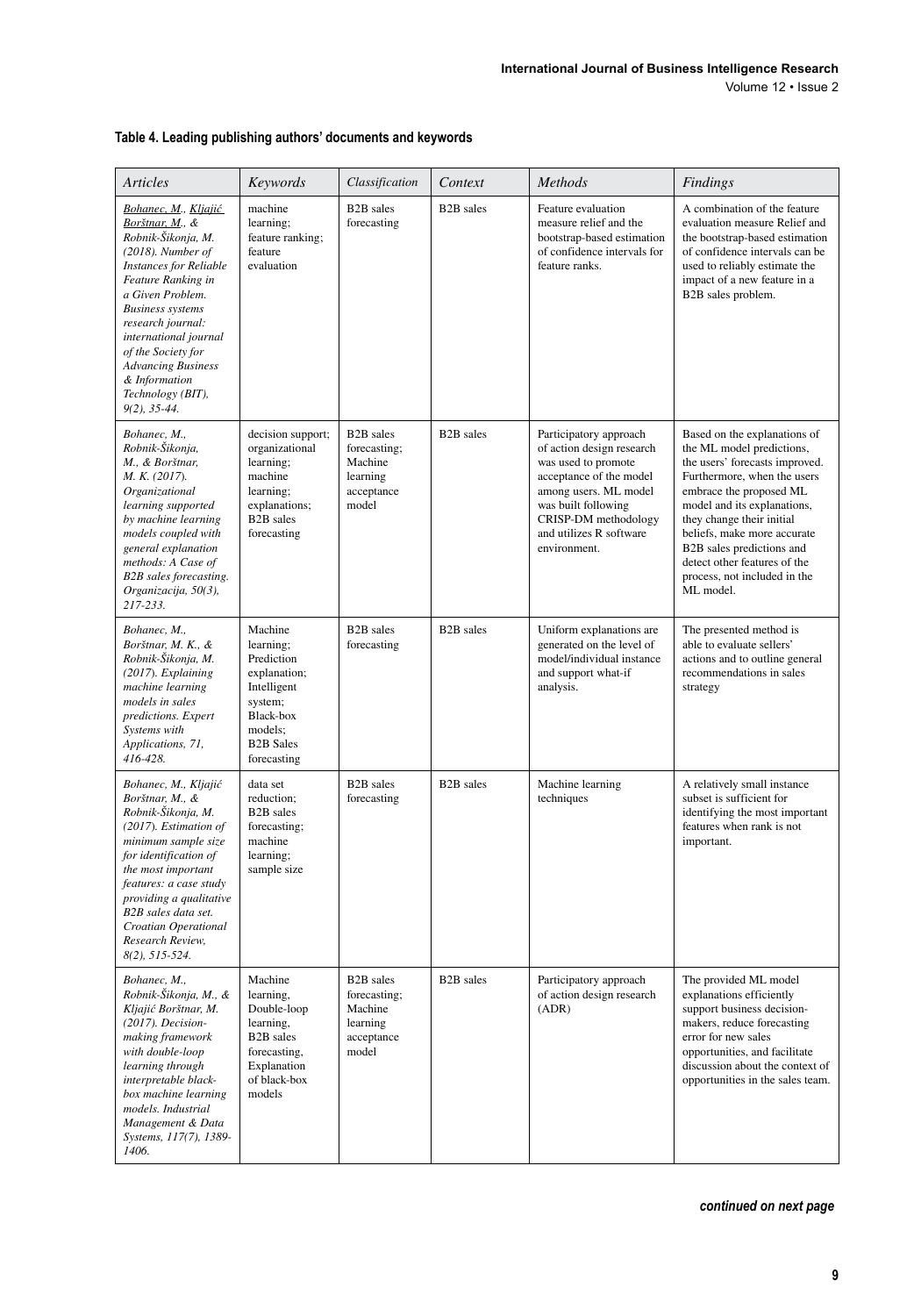#### **International Journal of Business Intelligence Research**

Volume 12 • Issue 2

#### **Table 4. Continued**

| Articles                                                                                                                                                                                                                                                                                                | Keywords                                                                                                                                          | Classification                           | Context                        | Methods                                                                                                                                                                      | Findings                                                                                                                                                                                                                                                                         |
|---------------------------------------------------------------------------------------------------------------------------------------------------------------------------------------------------------------------------------------------------------------------------------------------------------|---------------------------------------------------------------------------------------------------------------------------------------------------|------------------------------------------|--------------------------------|------------------------------------------------------------------------------------------------------------------------------------------------------------------------------|----------------------------------------------------------------------------------------------------------------------------------------------------------------------------------------------------------------------------------------------------------------------------------|
| Martínez-López, F.<br>J., & Casillas, J.<br>(2013). Artificial<br>intelligence-based<br>systems applied in<br>industrial marketing:<br>An historical<br>overview, current<br>and future insights.<br><b>Industrial Marketing</b><br>Management, 42(4),<br>489-495.                                      | Intelligent<br>systems;<br>Marketing<br>intelligent<br>systems;<br>Industrial<br>marketing;<br>Literature<br>review;<br>Insights                  | Knowledge<br>generation and<br>diffusion | Industrial<br>marketing        | Literature review                                                                                                                                                            | They carry out a historical<br>literature review of artificial<br>intelligence-based systems<br>applied to marketing, covering<br>a time period of several<br>decades (from the 1970s to<br>the present day) with a special<br>focus on applications to<br>industrial marketing. |
| Orriols-Puig, A.,<br>Martínez-López, F. J.,<br>Casillas, J., & Lee, N.<br>(2013). Unsupervised<br>KDD to creatively<br>support managers'<br>decision making with<br>fuzzy association<br>rules: A distribution<br>channel application.<br><b>Industrial Marketing</b><br>Management, 42(4),<br>532-543. | Intelligent<br>systems;<br>KDD;<br>Unsupervised<br>learning;<br>Management<br>support; Genetic<br>fuzzy systems                                   | Knowledge<br>generation and<br>diffusion | <b>Distribution</b><br>channel | A novel intelligent<br>system that incorporates<br>fuzzy logic and genetic<br>algorithms to operate in an<br>unsupervised manner.                                            | The method has significant<br>potential to improve the<br>analysis of marketing and<br>business databases in practice,<br>especially in non-programmed<br>decisional scenarios, as well as<br>to assist scholarly researchers<br>in their exploratory analysis.                  |
| Martínez-López, F. J.,<br>& Casillas, J. (2009).<br>Marketing Intelligent<br>Systems for consumer<br>behaviour modelling<br>by a descriptive<br>induction approach<br>based on Genetic<br>Fuzzy Systems.<br><b>Industrial Marketing</b><br>Management, 38(7),<br>714-731.                               | Marketing<br>modelling;<br>Management<br>support;<br>Analytical<br>method;<br>Knowledge<br>discovery;<br>Genetic Fuzzy<br>Systems;<br>Methodology | Knowledge<br>generation and<br>diffusion | Consumer<br>behavior setting   | Genetic Fuzzy Systems,<br>a specific hybridization<br>of artificial intelligence<br>methods.                                                                                 | The valuation of its<br>performance and utility is very<br>positive in consumer behavior<br>modelling.                                                                                                                                                                           |
| Sánchez, L., Couso,<br>I., & Casillas, J.<br>(2009). Genetic<br>learning of fuzzy rules<br>based on low quality<br>data. Fuzzy Sets and<br>Systems, 160(17),<br>2524-2552.                                                                                                                              | Genetic fuzzy<br>systems; Fuzzy<br>rule-based<br>systems; Vague<br>data                                                                           | Knowledge<br>generation and<br>diffusion | Marketing                      | Genetic fuzzy systems<br>(GFS)                                                                                                                                               | The techniques proposed<br>here are shown to improve<br>the generalization properties<br>of another knowledge base<br>obtained from crisp training<br>data.                                                                                                                      |
| Casillas, J., &<br>Martínez-López, F.<br>J. (2009). Mining<br>uncertain data with<br>multi-objective genetic<br>fuzzy systems to be<br>applied in consumer<br>behavior modelling.<br><b>Expert Systems with</b><br>Applications, 36(2),<br>1645-1659.                                                   | Consumer<br>behavior; Fuzzy<br>logic; Genetic<br>algorithms;<br>Knowledge<br>extraction;<br>Machine<br>learning;<br>Marketing                     | Knowledge<br>generation and<br>diffusion | Consumer<br>behavior setting   | A complete methodology<br>that considers the different<br>stages of knowledge<br>discovery: data collection,<br>data mining, and<br>knowledge interpretation<br>dynamically. | It is more effective in<br>modeling consumer behaviors.                                                                                                                                                                                                                          |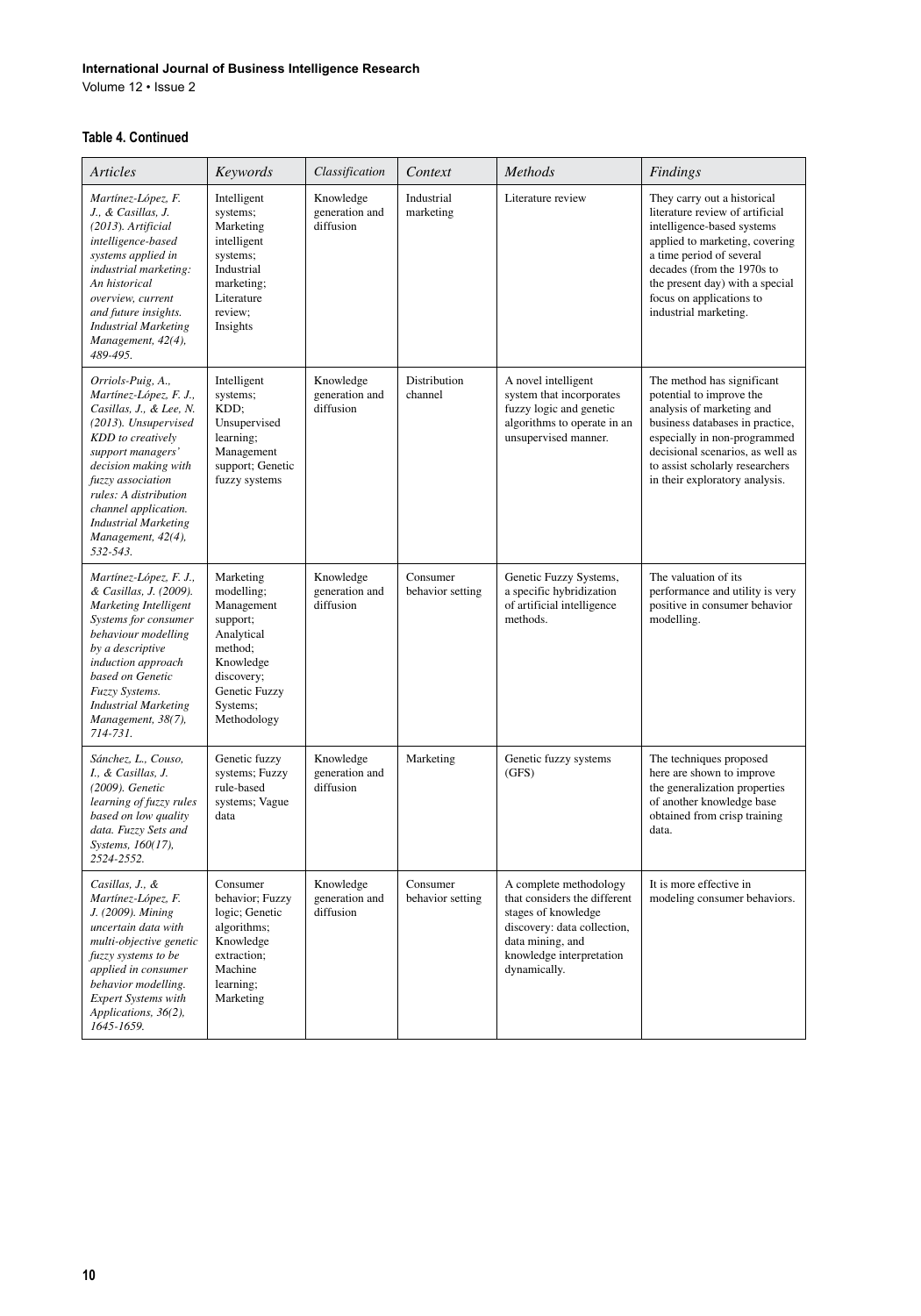demonstrated with a data mining methodology in a B2B sales forecasting context. The new machine learning techniques helped business decision-makers reduce forecasting errors and to find new sales opportunities.

The machine learning acceptance model is a good starting point to facilitate AI acceptance model development. An early survey shows that most marketing managers say that they can foresee the benefits of AI; however, only 10% of the surveyed managers are currently using them. Although AI is promising, it is still at the infancy stage, and it is reasonable to predict that marketers are not confident using AI. From an engineering perspective, Bohanec et al. (2017) studied the factors that impact machine learning acceptance. The results are appealing and exciting. They encourage us to think outside of the box to explore other organizational factors that impact AI acceptance. The technology-organization-environment (TOE) framework (Tornatzky & Fleischer, 1990), institutional theory (Scott, 1987), and the resource-based view of the firm (Wernerfelt, 1984) have accumulated a rich stream of studies examining disruptive technology acceptance. They provide sound theoretical foundations to employ the AI acceptance model.

# *Theme 3: Machine Learning Knowledge Generation and Diffusion*

Currently, market-oriented firms find it challenging to leverage the right data to make correct decisions. New technological methods (e.g., machine learning techniques and AI) enhance a firm's ability to exploit data and to generate appropriate knowledge (Orriols-Puig et al., 2013; Martínez-López & Casillas, 2009; Sánchez et al., 2009; Casillas & Martínez-López, 2009). Theoretically, knowledge is the mechanism that links AI tools and firm performance, but how the new technologies are used to generate this knowledge and what kind of marketing activities can implement it remains unknown. Martínez-López and Casillas (2013) systematically reviewed how AI-based systems are used to segment business markets, manage customer relationships, facilitate organizational buying processes, manage business intelligence and knowledge, manage personal selling, and improve service management in the business market. This framework provides a good theoretical reference for understanding how AI-based systems and machine learning techniques could be used in various marketing activities and strategies. From a marketing perspective, knowledge is generated and diffused through marketing activities. Innovation diffusion theory, resource-based views, and technology acceptance models are rooted in knowledge. Knowledge is the resource that facilitates all procedures and steps. Knowledge generation and diffusion perspectives align with the dynamic capability theory (Teece et al. 1997). The combination of both theories helps to articulate the theoretical mechanisms that connect AI-based tools and marketing performance.

# **4.3 Bibliometric Results: Most Cited Papers**

The top twenty most cited papers are shown in Table 5. We also used three phases: preparing, organizing, and reporting to conduct a content analysis for tope twenty cited papers (Elo & Kyngäs, 2008). After identifying the common characteristics that can be categorized to describe the information investigated, we manually go through each article to recognize the keywords, topic, context, research methods, and findings to generate its themes. Finally, we follow Miah et al. (2017) to present our structured findings. As the table shows, thirteen out of the twenty papers are from marketing-related journals or topics. These most cited papers guide us toward the most researchable areas in AIM. Specifically, the most cited papers mentioned could be categorized into five themes: effective selling, customer relationship management (CRM), new product development (NPD), advertising and promotion, and pricing.

# *Theme 1: Effective Selling:*

Effective selling, especially sales forecasting and prediction, plays significant roles in AIM studies (as shown in leading authors' documents, e.g., Cui & Curry, 2005; Evgeniou et al., 2007). One impressive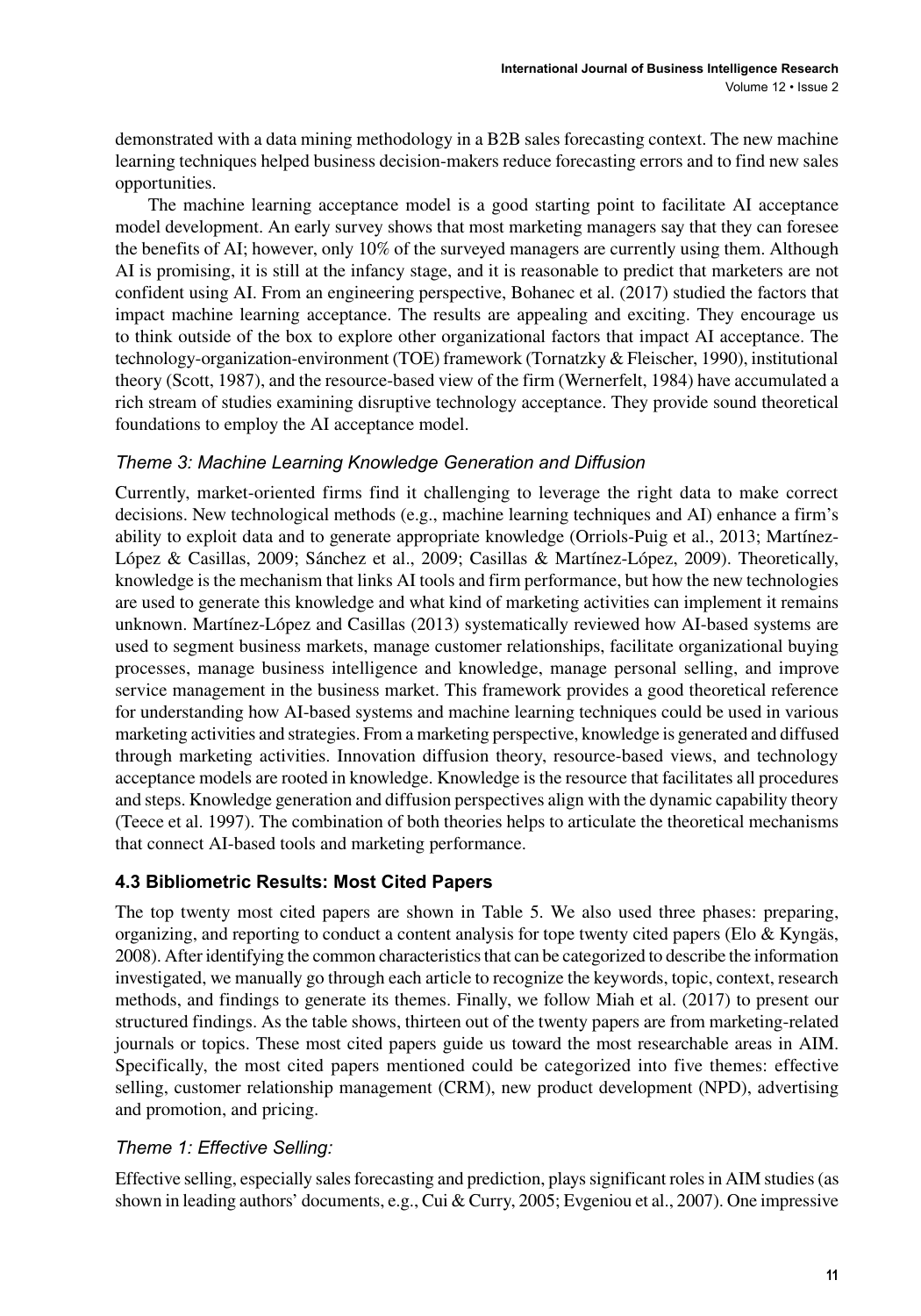#### **International Journal of Business Intelligence Research**

Volume 12 • Issue 2

## **Table 5. Most Cited papers**

| Document                                                                                                                                                                                                                                | Keywords                                                                                                                                                                                                           | Classification                                             | Context                                            | $_{LC}$        | Methods                                                                                                      | Findings                                                                                                                                                    |
|-----------------------------------------------------------------------------------------------------------------------------------------------------------------------------------------------------------------------------------------|--------------------------------------------------------------------------------------------------------------------------------------------------------------------------------------------------------------------|------------------------------------------------------------|----------------------------------------------------|----------------|--------------------------------------------------------------------------------------------------------------|-------------------------------------------------------------------------------------------------------------------------------------------------------------|
| Cui, D., & Curry, D. (2005).<br>Prediction in marketing using<br>the support vector machine.<br>Marketing Science, 24(4),<br>595-615.                                                                                                   | automated modeling;<br>choice models;<br>kernel transformations;<br>multinomial logit model;<br>predictive<br>models; support vector<br>machine                                                                    | Effective selling;<br>pricing                              | Pure<br>mathematical<br>modelling                  | 8              | Support vector<br>machine                                                                                    | It identifies and<br>empirically proves<br>that the support vector<br>machine has a better<br>prediction than other<br>traditional methods in<br>marketing. |
| Rui, H., Liu, Y., & Whinston,<br>A. (2013). Whose and what<br>chatter matters? The effect<br>of tweets on movie sales.<br>Decision Support Systems,<br>55(4), 863-870.                                                                  | Twitter;<br>Social broadcasting<br>networks; Social media;<br>Word-of-mouth; Movie<br>sales; Dynamic panel data                                                                                                    | <b>CRM</b>                                                 | Tweets on<br>movies                                | $\overline{7}$ | Machine<br>learning<br>algorithm                                                                             | Twitter WOM has a<br>significant effect on<br>product sales.                                                                                                |
| Cheung, K. W., Kwok, J.<br>T., Law, M. H., & Tsui,<br>K. C. (2003). Mining<br>customer product ratings<br>for personalized marketing.<br>Decision Support Systems,<br>35(2), 231-243.                                                   | Recommender systems;<br>Personalized marketing;<br>Support vector machine;<br>Latent class model                                                                                                                   | Effective<br>selling; CRM;<br>advertising and<br>promotion | Movie<br>recommendations                           | 6              | Recommender<br>systems;<br>Support vector<br>machine; Latent<br>class model                                  | It studied support vector<br>machine and the latent<br>class model in mining<br>customer product<br>ratings for personalized<br>marketing.                  |
| Myslín, M., Zhu, S. H.,<br>Chapman, W., & Conway,<br>M. (2013). Using Twitter to<br>examine smoking behavior<br>and perceptions of emerging<br>tobacco products. Journal<br>of medical Internet research,<br>$15(8)$ .                  | Social media, twitter<br>messaging, smoking,<br>natural language<br>processing                                                                                                                                     | NPD; CRM                                                   | Tweets about<br>smoking behavior                   | 6              | Content and<br>sentiment<br>analysis                                                                         | Sentiment analysis<br>and machine learning<br>classifiers are used to<br>analyze tobacco-related<br>tweets.                                                 |
| Ghose, A., Ipeirotis, P. G.,<br>& Li, B. (2012). Designing<br>ranking systems for hotels<br>on travel search engines<br>by mining user-generated<br>and crowdsourced content.<br>Marketing Science, 31(3),<br>493-520.                  | User-generated content;<br>social media; search<br>engines; hotels; ranking<br>system; structural<br>models; text mining;<br>crowdsourcing                                                                         | NPD; CRM;<br>pricing                                       | Hotel<br>reservations                              | 5              | Text mining,<br>image<br>classification,<br>social<br>geotagging,<br>human<br>annotations, and<br>geomapping | Social media techniques<br>can be incorporated into<br>a demand estimation<br>model to obtain an<br>effective product search<br>ranking system.             |
| Chang, P. C., Wang, Y.<br>W., & Tsai, C. Y. (2005).<br>Evolving neural network for<br>printed circuit board sales<br>forecasting. Expert Systems<br>with Applications, 29(1),<br>83-92.                                                 | Sales forecasting; Printed<br>circuit board; Genetic<br>algorithm; Neural network                                                                                                                                  | <b>Effective selling</b>                                   | Printed circuit<br>board industry                  | $\overline{4}$ | <b>Evolving Neural</b><br>Networks<br>(ENN)<br>forecasting<br>model                                          | Evolving neural networks<br>is used for effective sales<br>forecasting.                                                                                     |
| Cui, G., Wong, M. L., &<br>Lui, H. K. (2006). Machine<br>learning for direct marketing<br>response models: Bayesian<br>networks with evolutionary<br>programming. Management<br>Science, 52(4), 597-612.                                | Direct marketing; Bayesian<br>networks; evolutionary<br>programming; machine<br>learning; data mining                                                                                                              | CRM; pricing                                               | Direct<br>marketing                                | $\overline{4}$ | Bayesian<br>networks                                                                                         | This study finds Bayesian<br>networks have significant<br>advantages and accuracy<br>in predicting direct<br>marketing results.                             |
| Evgeniou, T., Pontil, M., &<br>Toubia, O. (2007). A convex<br>optimization approach<br>to modeling consumer<br>heterogeneity in conjoint<br>estimation. Marketing<br>Science, 26(6), 805-818.                                           | Bayesian analysis; data<br>mining; econometric<br>models; estimation<br>and other statistical<br>techniques; hierarchical<br>Bayes analysis; marketing<br>research; regression and<br>other statistical techniques | Effective selling;<br><b>CRM</b>                           | Pure<br>mathematical<br>modelling                  | $\overline{4}$ | convex<br>optimization<br>and statistical<br>machine<br>learning                                             | This study finds that<br>statistical machine<br>learning provides a new<br>alternative in modeling<br>consumer heterogeneity<br>in conjoint estimation.     |
| Abernethy, J., Evgeniou,<br>T., Toubia, O., & Vert,<br>J. P. (2008). Eliciting<br>consumer preferences using<br>robust adaptive choice<br>questionnaires. IEEE<br>Transactions on Knowledge<br>and Data Engineering, 20(2),<br>145-155. | Marketing, machine<br>learning, statistical,<br>interactive systems,<br>personalization,<br>knowledge acquisition.                                                                                                 | <b>NPD</b>                                                 | New product<br>development<br>marketing<br>context | $\overline{4}$ | Regularization<br>Networks<br>and adaptive<br>questionnaire                                                  | This study finds that<br>machine learning<br>has great potential<br>in marketing<br>personalization and<br>knowledge acquisition.                           |

*continued on next page*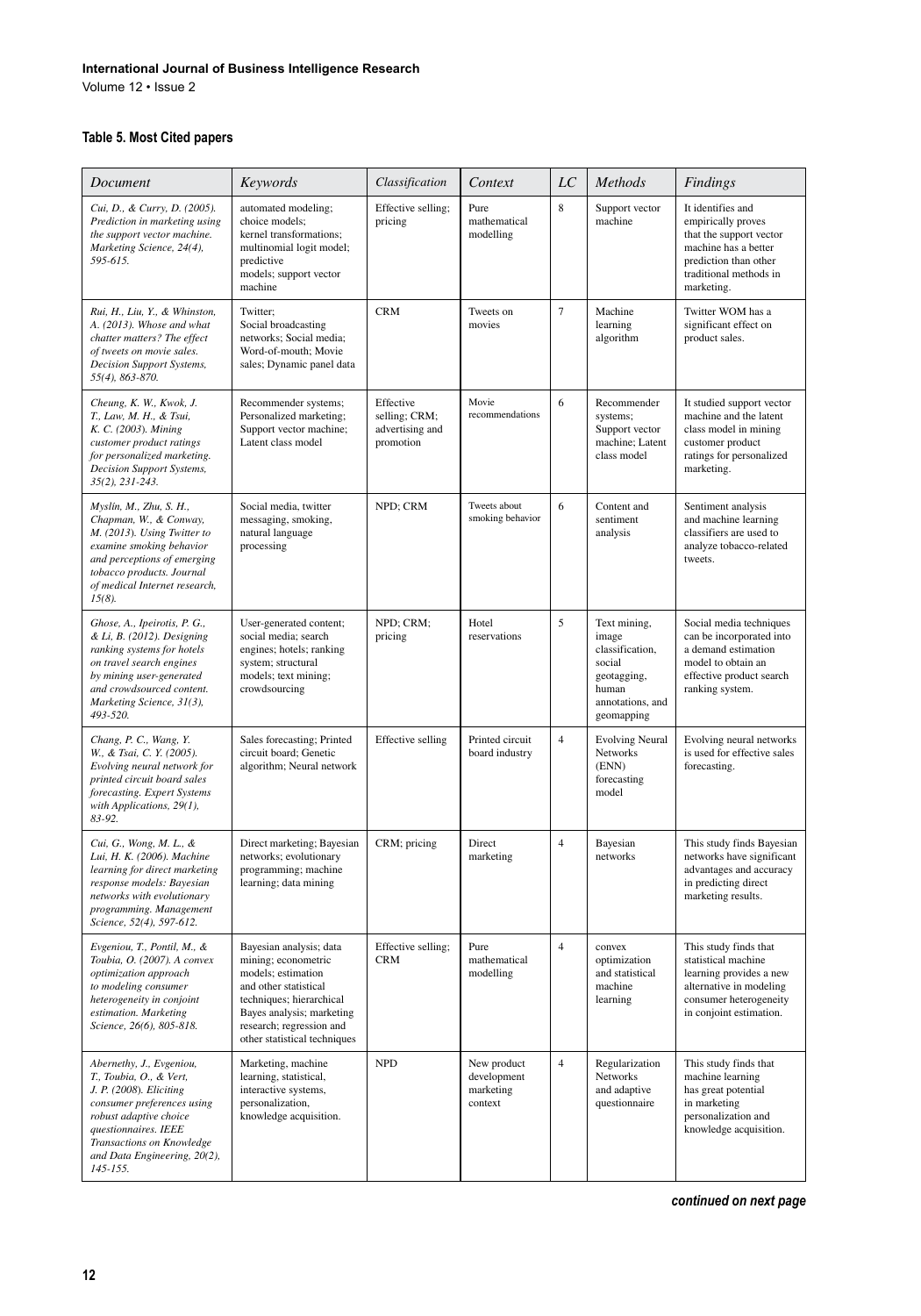Volume 12 • Issue 2

#### **Table 5. Continued**

| Document                                                                                                                                                                                                                                                | Keywords                                                                                                                                     | Classification                   | Context                           | $_{LC}$        | Methods                                                                                                  | Findings                                                                                                                                               |
|---------------------------------------------------------------------------------------------------------------------------------------------------------------------------------------------------------------------------------------------------------|----------------------------------------------------------------------------------------------------------------------------------------------|----------------------------------|-----------------------------------|----------------|----------------------------------------------------------------------------------------------------------|--------------------------------------------------------------------------------------------------------------------------------------------------------|
| Casillas, J., & Martínez-<br>López, F. J. (2009).<br>Mining uncertain data<br>with multiobjective genetic<br>fuzzy systems to be applied<br>in consumer behavior<br>modeling. Expert Systems<br>with Applications, 36(2),<br>1645-1659.                 | Consumer behavior; Fuzzy<br>logic; Genetic algorithms;<br>Knowledge extraction;<br>Machine learning;<br>Marketing                            | Effective selling;<br><b>NPD</b> | Consumer<br>behavior setting      | $\overline{3}$ | Machine<br>learning<br>techniques                                                                        | This study targets<br>machine learning<br>techniques in data<br>collection, data<br>mining, and knowledge<br>interpretation in the<br>marketing field. |
| Bhattacharyya, S.<br>(1999). Direct marketing<br>performance modeling using<br>genetic algorithms. INFORMS<br>Journal on Computing, 11(3),<br>248-257.                                                                                                  | Genetic algorithms,<br>data mining, database<br>marketing, profile<br>modeling, resampling                                                   | Effective selling;<br>pricing    | Pure<br>mathematical<br>modelling | $\overline{c}$ | Genetic<br>algorithm<br>based machine<br>learning<br>techniques                                          | A new machine learning<br>algorithm is found to be<br>effective in predicting<br>direct marketing<br>performance.                                      |
| Balakrishnan, P. V., Gupta,<br>R., & Jacob, V. S. (2004).<br>Development of hybrid<br>genetic algorithms for<br>product line designs. IEEE<br>Transactions on Systems,<br>Man, and Cybernetics, Part<br>$B$ (Cybernetics), $34(1)$ ,<br>468-483.        | Artificial intelligence,<br>attribute importance, beam<br>search, GA, hybrid genetic<br>algorithms, marketing,<br>meta-heuristic techniques. | <b>NPD</b>                       | Pure<br>mathematical<br>modelling | $\overline{c}$ | Artificial<br>intelligence<br>(AI) based<br>meta-heuristic<br>techniques<br>namely genetic<br>algorithms | This study finds AI is<br>effective in designing<br>product lines.                                                                                     |
| Shin, H., & Cho, S. (2006).<br>Response modeling with<br>support vector machines.<br>Expert Systems with<br>Applications, 30(4), 746-760.                                                                                                               | Response modeling;<br>Direct marketing; Support<br>vector machines (SVMs);<br>Pattern selection; Class<br>imbalance; Scoring                 | Pricing                          | Pure<br>mathematical<br>modelling | $\overline{c}$ | Support Vector<br>Machine (SVM)                                                                          | This study designs<br>effective response<br>modeling with support<br>vector machines.                                                                  |
| Martínez-López, F. J., &<br>Casillas, J. (2009). Marketing<br>Intelligent Systems for<br>consumer behavior modeling<br>by a descriptive induction<br>approach based on Genetic<br>Fuzzy Systems. Industrial<br>Marketing Management,<br>38(7), 714-731. | Marketing modelling;<br>Management support;<br>Analytical method;<br>Knowledge discovery;<br>Genetic Fuzzy Systems;<br>Methodology           | <b>CRM</b>                       | Consumer<br>behavior setting      | $\overline{c}$ | Genetic Fuzzy<br>Systems,<br>a specific<br>hybridization<br>of artificial<br>intelligence<br>methods.    | A new machine learning<br>technique is used in<br>marketing intelligent<br>system to model<br>consumer behavior.                                       |
| Ikeda, K., Hattori, G., Ono,<br>C., Asoh, H., & Higashino, T.<br>(2013). Twitter user profiling<br>based on text and community<br>mining for market analysis.<br>Knowledge-Based Systems,<br>51, 35-47.                                                 | Web mining; Market<br>analysis; User profiling;<br>Twitter; Text analysis;<br>Community analysis;<br>Machine learning                        | <b>CRM</b>                       | Tweets                            | $\overline{c}$ | A hybrid<br>text-based and<br>community-<br>based method                                                 | Data mining techniques<br>are used to reveal twitter<br>user profiles.                                                                                 |
| Kwok, L., & Yu, B. (2013).<br>Spreading social media<br>messages on Facebook:<br>An analysis of restaurant<br>business-to-consumer<br>communications. Cornell<br>Hospitality Quarterly, 54(1),<br>84-94.                                                | social media,<br>Facebook, marketing,<br>communication.<br>restaurant, text<br>classification                                                | Effective selling:<br><b>CRM</b> | Facebook                          | $\overline{c}$ | Text<br>classification                                                                                   | Text classification<br>technique is used to<br>analyze restaurant<br>business to consumer<br>communications on<br>Facebook.                            |
| Poria, S., Gelbukh, A.,<br>Cambria, E., Hussain, A.,<br>& Huang, G. B. (2014).<br>EmoSenticSpace: A novel<br>framework for affective<br>common-sense reasoning.<br>Knowledge-Based Systems,<br>69, 108-123.                                             | Sentic computing; Opinion<br>mining; Sentiment<br>analysis; Emotion<br>recognition; Personality<br>detection; Fuzzy clustering               | <b>CRM</b>                       | <b>EmoSenticSpace</b>             | $\overline{c}$ | Natural<br>language<br>processing;<br>sentiment<br>analysis                                              | Emotion recognition<br>and sentiment analysis<br>are used for effective<br>common-sense<br>reasoning.                                                  |

Note: (1) LC means location citation, how many times the paper is being cited within the 628 articles.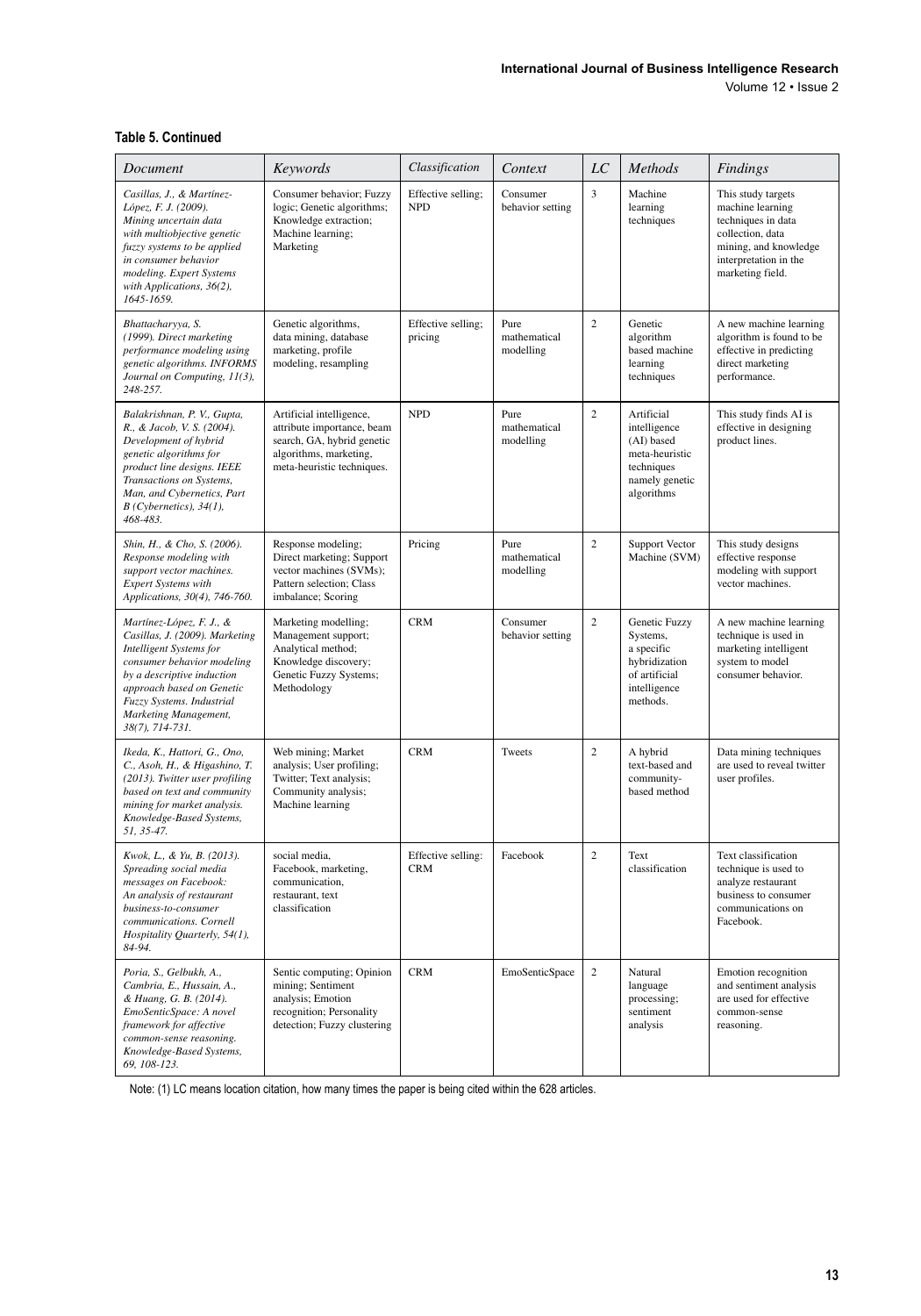article is from Chang et al. (2005). Their work applied a neural network technique to compare the before and after sales forecasts. The results demonstrate that AI tools are effective in predicting sales.

# *Theme 2: Customer Relationship Management*

In marketing studies, emotions play a crucial role in linguistic understanding and common sense reasoning. Prior machine-learning tools find it difficult to interpret emoticons accurately. A new framework, EmoSentic Space, was proposed by Poria et al. (2014) to provide emotional labels and scores for a large set of natural language concepts. EmoSenticSpace can reach a 92.15% accuracy rate in a comparison of standard facial expressions and body language. In a social broadcasting network (e.g., Facebook, Twitter, and Instagram), customer word of mouth can be monitored and analyzed for customer relationship management. Many researchers suggest that managers who want to leverage SBN (social broadcasting network) should implement machine learning tools to identify and monitor people's attitudes towards influential topics (Rui et al., 2013; Kwok & Yu, 2013; Ikeda et al., 2013). SBN and machine learning techniques are effective combinations to upgrade customer relationship qualities. Machine learning techniques can be used to improve customer relationship management by identifying customer emotions and tailoring corresponding strategies.

# *Theme 3: New Product Development*

A central problem in new product development is to understand customer preferences. Traditionally, marketers use a pre-determined questionnaire to ask respondent preferences about new product designs. But with the development of machine learning techniques, the adaptive questionnaire has gained increasing interest among researchers and practitioners (Abernethy et al., 2008). The questions can be redesigned based on the respondent's previous response. This tailored questionnaire has led to a significant increase in the new product development success rate (Abernethy et al., 2008). AI-based tools can also upgrade product line design. Balakrishnan et al. (2004) empirically demonstrated the efficacy of AI-based techniques (such as genetic algorithms) in solving product line design problems. New product development (NPD) is a complex decision-making process. Idea generation requires a significant amount of creativity. The newly developed machine learning techniques change the traditional paradigm in new product development. These results and applications also encourage the further exploration of more AI-based tools in NPD.

# *Theme 4: Advertising and Promotion*

Advertising and promotion represent another important research stream in marketing literature that machine learning techniques have upgraded. Kwok and Yu (2013) found that spreading social media messages on Facebook was an effective promotional method. Social media is one representative online channel. Research has found its effectiveness in targeting more promotions. For marketers, we need to identify other platforms (e.g., programmatic advertising, Google advertising) that also show efficacy in implementing promotional strategies—finding out and demonstrating that evidence will provide valuable suggestions to managers.

# *Theme 5: Pricing*

Effective pricing is used to identify people's purchase likelihood towards different tailored prices. Shin and Cho (2006) proposed a response model (using support vector machine techniques) to predict the probability that a customer will respond to a promotional pricing offer. Using this model, marketers can identify a subset of customers who are more likely to react than others and adjust the pricing accordingly. Bhattacharyya (1999) also explored models in identifying the most promising customers to mail to and their most likely accepting price. Machine learning modeling is used to identify customers such that the overall profit from marketing activities, considering promotional costs, pricing, and functional costs, is maximized (Cui et al., 2006; Cui & Curry, 2005; Ghose et al., 2012). Pricing is always an interesting section in marketing studies. Dynamic pricing, which changes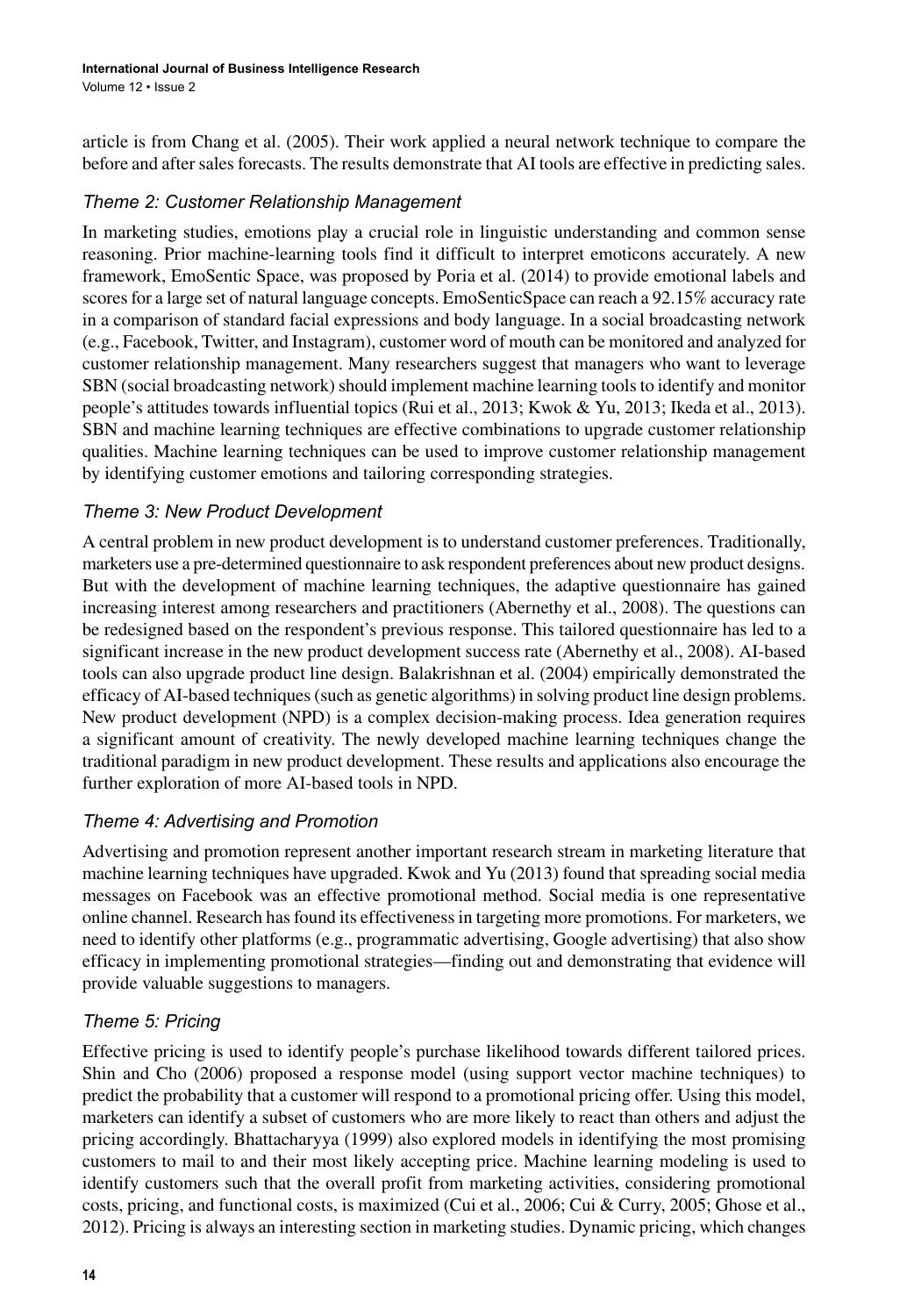based on demands, supplies, customer characteristics, and external environments, gained growing popularity among AI pioneers. The most cited evidence discussing dynamic pricing also gives future scholars confidence in identifying more AI-based applications that facilitate dynamic pricing.

# **4.4 Social Network Analysis Results**

Next, we conducted a social network analysis (SNA) to understand this leading research field. There are three concepts associated with social network mapping: node, edge, and cluster. The size of a node (circle) represents the frequency of the item; the edge (line) represents the relationship between items; the node's color represents the cluster; the thickness of the edge represents the frequency of two items that show together.

# *4.4.1 Institutional SNA*

Further exploration involves analyzing the universities' collaboration network about AIM studies (as shown in figure 3). This SNA not only indicates the institutional clusters it also identifies the top universities in AIM studies. There are five clusters identified. The red cluster shows that MIT, Carnegie Mellon University, Nanyang Technology University, Columbia University, and the University of Pennsylvania have a strong collaboration network. Hong Kong Polytech University, City University of Hong Kong, and the University of Texas are another collaboration cluster (green color). California is another research concentrated region for AIM studies as Stanford University, University of California San Diego, University of California Berkeley, and University of Southern California collaborate a lot.



#### **Figure 3. Collaboration network about AIM studies**

By looking deeper into each cluster, we found interesting potential research areas. For instance, Carnegie Mellon University and the University of Pennsylvania have worked on research that examines advertising content and consumer engagement on social media (Lee et al., 2018). They collected social media advertising data from Facebook and conducted a natural language processing algorithm to analyze 106,316 Facebook messages across 782 companies. The results provide strong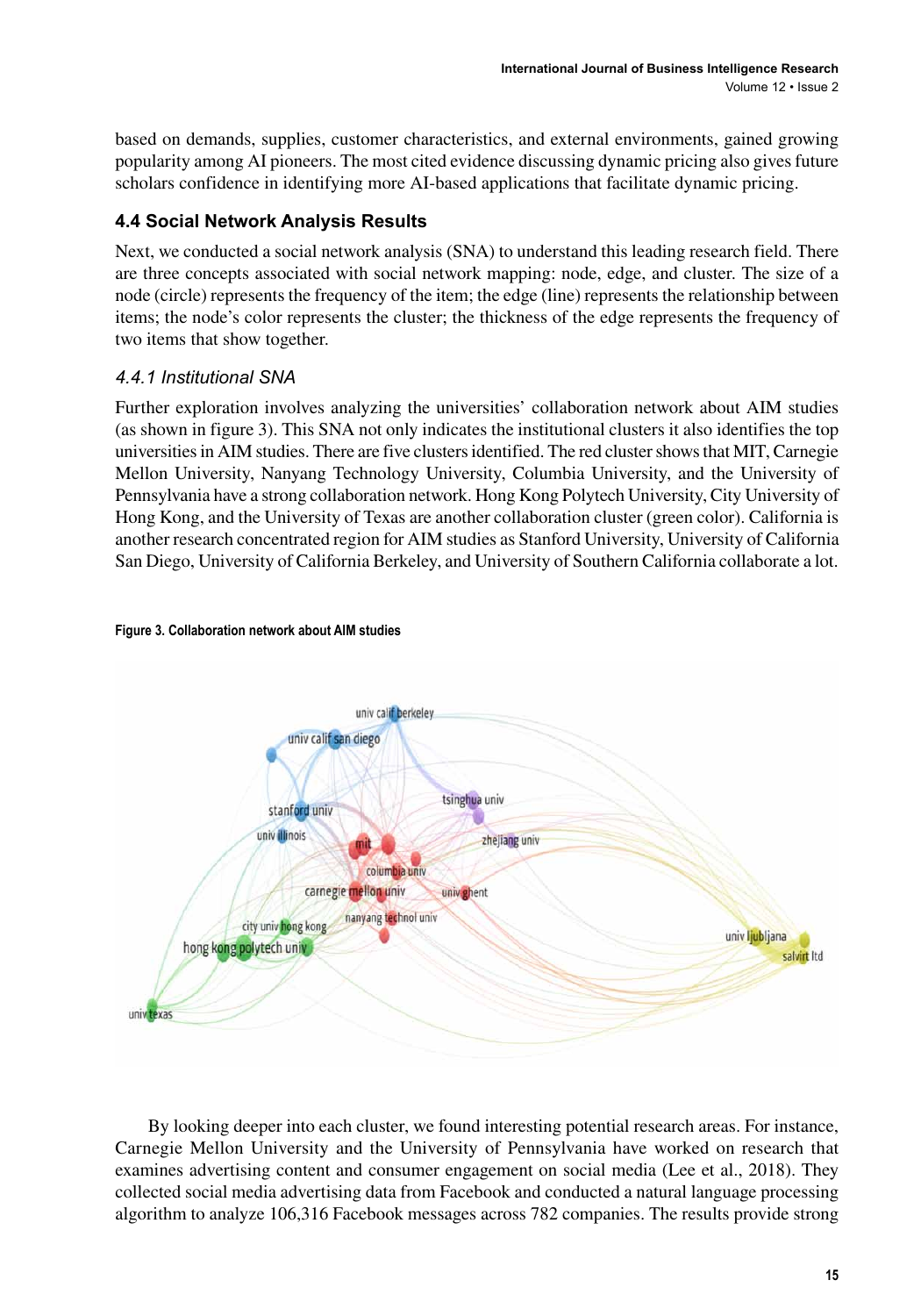evidence that Facebook is an effective advertising and promotion platform. Tsinghua University and the University of California, Berkeley published a paper: "Concept Clustering in Design Teams: a Comparison Between Human and Machine Clustering" (Zhang et al., 2017). This research used a machine learning approach to analyze natural language descriptions in comparing human and machine performance on clustering 1000 new product concepts. Results show that machines are good performers in identifying "over-clustering" and "under-clustering," but humans show superiorities in other tasks, such as generating creative ideas. This publication indicates that AI will not replace humans; the primary function of AI is still to augment human conversations and relieve humans from mundane tasks.

# *4.4.2 Keyword Plus SNA*

To better understand the leading research field, we conducted a keyword analysis for the 628 published articles. It identified the most frequently used keywords on these topics. Keyword analysis can be used to identify evolving research frontiers relating to a knowledge domain. Keywords plus SNA are used to determine the most valuable keywords and reveal the citation of keywords in promising papers derived from the dataset. Figure 4 shows the keyword occurrence network. This study identifies five different color clusters.

#### **Figure 4. Keyword occurrence network**



The first cluster has major nodes associated with machine learning, classification, data mining, algorithm, and big data. This cluster emphasizes the role of big data and data analytics in revealing the data structures, characteristics, and functions in AIM research. The second cluster corresponds to the academic research activities that examined social media, sentiment analysis, natural language processing, online review, word of mouth, and sales. Actually, natural language processing, online reviews, and social media have been hot topics in digital marketing studies for a while. The third cluster is more performance-oriented, including performance, management, information, behavior, knowledge, and innovation. This cluster provides a theoretical foundation to link artificial intelligence and firm performance. Knowledge generation, innovation diffusion, and dynamic capability building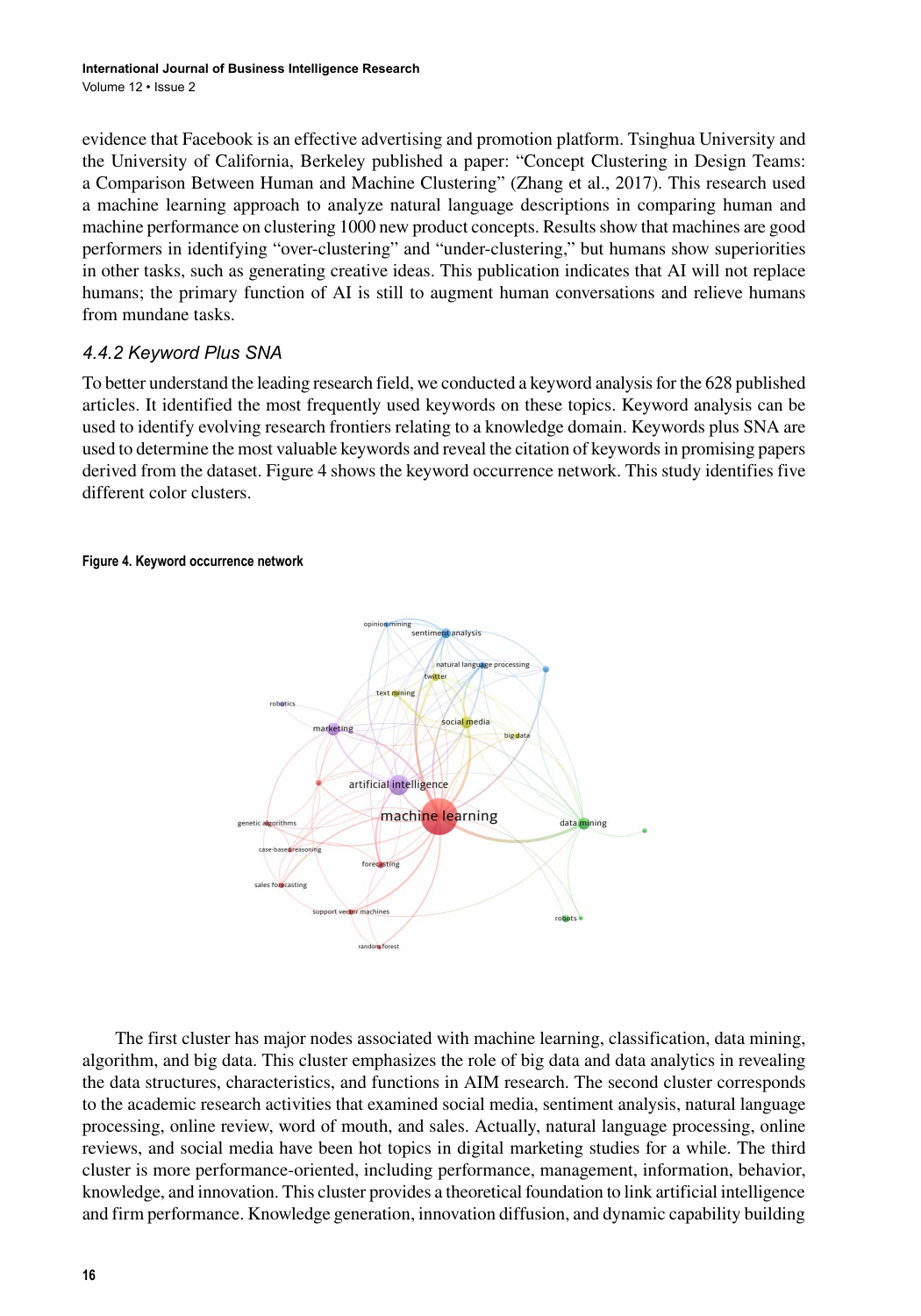could be potential paths. The fourth cluster deals with the keywords of model, algorithm, optimization, system, and design. These words are much more technical-oriented. Besides theoretical development, marketing scholars also tap into technical applications. The fifth cluster incorporates the keywords of artificial intelligence, forecasting, robotic, and marketing. The node size of artificial intelligence is relatively smaller than machine learning, but the edges that link them are thick. The popularity of artificial intelligence research is constantly growing. This suggests significant opportunities for marketing scholars.

The keywords plus SNA provides us a good picture of the current state of AIM studies and the potential theoretical foundation that links AI to marketing performance (e.g., a theory of knowledge generation, innovation diffusion, and dynamic capability building).

# **4.5 Main Path Analysis of the Milestone Papers**

Donthu et al. (2020) show scientific works demonstrate collaborations through their references. When two articles cite the same third article, all three articles fall in a similar stream of research. Article citations form a network through which there are many influential paths. The main path is based on the importance of the citation link to identify the most significant path. The importance of each citation is measured by the number of times a citation link has been traversed if one exhausts the search from a set of starting nodes to another set of ending nodes.

Figure 5 reveals the main path and the relevant publications corresponding to the milestone papers with an arrow. It is necessary to emphasize that main path analysis is not necessarily defined by the most cited papers (Liu & Lu, 2012). In total, there are eleven milestone papers identified through main path analysis using key-routes search techniques. Figure 5 shows a clustered network in which each node represents one article, and the node size is proportional to the number of citations of this paper. The edge between the nodes means there is a citation link between these two papers. The main path network is a directed network. Each cluster indicates a research field or a theoretical stream. The main path analysis shows a total of four clusters with eleven milestone articles.

#### **Figure 5. Main path and relevant publications by milestone**

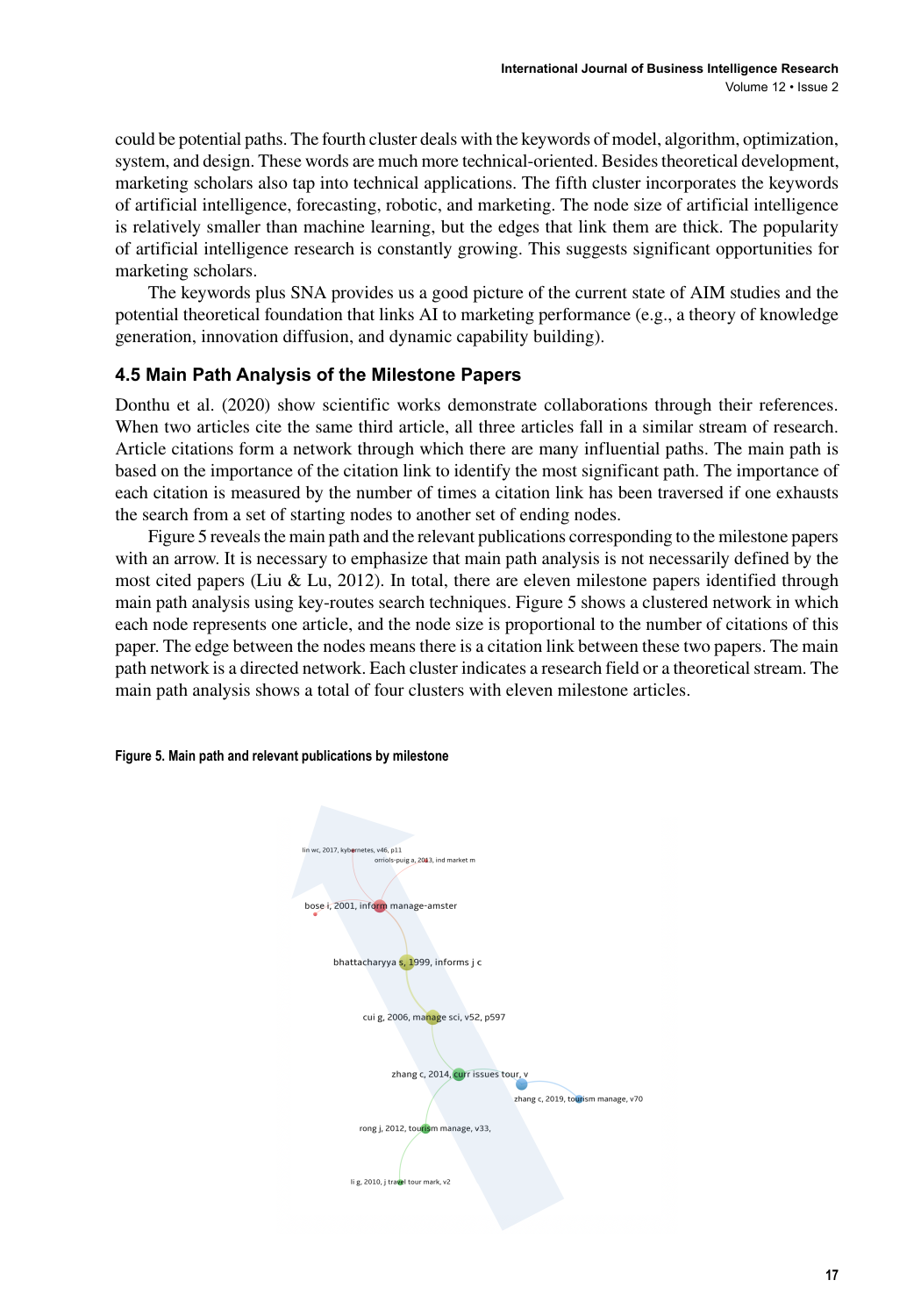## **Table 6. The main path analysis documents**

| <b>Cluster</b>                                                                                                                                                             | <b>Articles</b>                                                                                                                                                                                                                                                                             | <b>Keywords</b>                                                                                                                                                                                                                                                    | Context                                                | <b>Methods</b>                                                                                                                                                                                      | <b>Findings</b>                                                                                                                                                                                                                                                                                                                                                                                                                                          |
|----------------------------------------------------------------------------------------------------------------------------------------------------------------------------|---------------------------------------------------------------------------------------------------------------------------------------------------------------------------------------------------------------------------------------------------------------------------------------------|--------------------------------------------------------------------------------------------------------------------------------------------------------------------------------------------------------------------------------------------------------------------|--------------------------------------------------------|-----------------------------------------------------------------------------------------------------------------------------------------------------------------------------------------------------|----------------------------------------------------------------------------------------------------------------------------------------------------------------------------------------------------------------------------------------------------------------------------------------------------------------------------------------------------------------------------------------------------------------------------------------------------------|
| Cluster 1:<br>machine learning<br>techniques in<br>business such<br>as customer<br>relationship<br>management,<br>sales, publishing,<br>online sales, and<br>advertisement | Bose, I., & Mahapatra, R.<br>K. (2001). Business data<br>mining—a machine learning<br>perspective. Information<br>& management, 39(3),<br>211-225.Information<br>& management, 39(3),<br>211-225.                                                                                           | <b>Business</b><br>applications; Data<br>mining; Machine<br>learning                                                                                                                                                                                               | <b>Business</b>                                        | A survey of<br>data mining<br>applications<br>in business is<br>provided to<br>investigate the<br>use of learning<br>techniques.                                                                    | Rule induction (RI) was found to be most<br>popular, followed by neural networks<br>(NNs) and case-based reasoning (CBR).<br>Most applications were found in financial<br>areas, where prediction of the future was a<br>dominant task category.                                                                                                                                                                                                         |
|                                                                                                                                                                            | Lin, W. C., Ke, S. W., &<br>Tsai, C. F. (2017). Top 10<br>data mining techniques in<br>business applications: a brief<br>survey. Kybernetes, 46(7),<br>1158-1170.                                                                                                                           | data mining;<br>business<br>applications;<br>machine learning;<br>survey                                                                                                                                                                                           | <b>Business</b>                                        | Examine related<br>surveys in the<br>literature and<br>thus identify the<br>frequently applied<br>data mining<br>techniques                                                                         | There are thirty-three different data mining<br>techniques employed in eight different<br>application areas. Most of them are<br>supervised learning techniques and the<br>application area where such techniques are<br>most often seen is bankruptcy prediction,<br>followed by the areas of customer<br>relationship management, fraud detection,<br>intrusion detection, and recommender<br>systems.                                                 |
|                                                                                                                                                                            | Miralles-Pechuán, L., Rosso,<br>D., Jiménez, F., & García, J.<br>M. (2017). A methodology<br>based on Deep Learning<br>for advert value calculation<br>in CPM, CPC and CPA<br>networks. Soft Computing,<br>21(3), 651-665.                                                                  | Advertisement<br>value calculation<br>in CPM, CPC and<br>CPA networks;<br>Deep Learning<br>methods in online<br>advertising;<br>Sales prediction;<br>Spam probability<br>calculation; CTR<br>estimation; Deep<br>Learning in<br>advertisement value<br>calculation | Advertising                                            | Based on machine<br>learning and<br>deep learning<br>methods to<br>calculate the advert<br>value in CPM<br>(Cost-per-mille),<br>CPC (Cost-per-<br>click), and CPA<br>(Cost-per-action)<br>networks. | DL (deep learning) is a supervised method<br>that is very efficient in the classification of<br>spam adverts and in the estimation of the<br>CTR (click-through rate). In the prediction<br>of online sales, DLNN (Deep Learning<br>Neural Networks) have shown, on average,<br>worse performance than cubist and random<br>forest methods, although better performance<br>than model tree, model rules, and linear<br>regression methods.               |
|                                                                                                                                                                            | Orriols-Puig, A., Martínez-<br>López, F. J., Casillas,<br>J., & Lee, N. (2013).<br>Unsupervised KDD to<br>creatively support managers'<br>decision making with<br>fuzzy association rules:<br>A distribution channel<br>application. Industrial<br>Marketing Management,<br>42(4), 532-543. | Intelligent<br>systems; KDD;<br>Unsupervised<br>learning;<br>Management<br>support; Genetic<br>fuzzy systems                                                                                                                                                       | Marketing                                              | A novel intelligent<br>system that<br>incorporates<br>fuzzy logic and<br>genetic algorithms<br>to operate in an<br>unsupervised<br>manner.                                                          | The proposed system can return a number of<br>novel and potentially interesting associations<br>among variables. It has significant potential<br>to improve the analysis of marketing and<br>business databases in practice, especially in<br>non-programmed decisional scenarios, as<br>well as to assist scholarly researchers in their<br>exploratory analysis.                                                                                       |
| Cluster 2:<br>machine learning<br>in outbound<br>tourism to plan<br>more effective<br>targeted<br>marketing<br>strategies.                                                 | Li, G., Law, R., Rong,<br>J., & Vu, H. Q. (2010).<br>Incorporating both positive<br>and negative association<br>rules into the analysis of<br>outbound tourism in Hong<br>Kong. Journal of travel &<br>tourism marketing, 27(8),<br>812-828.                                                | Contrast analysis,<br>association rules,<br>machine learning,<br>data mining, Hong<br>Kong, outbound<br>tourism                                                                                                                                                    | Three<br>large-scale<br>domestic<br>tourism<br>surveys | A novel approach<br>to data mining<br>that incorporates<br>both positive<br>and negative<br>association rules<br>into the analysis of<br>outbound travelers.                                        | The negative rules provide a new tool for<br>tourism practitioners and policymakers<br>to understand the patterns of outbound<br>tourism based on datasets that comprise<br>common demographic and behavioral<br>characteristics. The discovered negative rules<br>can then be applied to marketing strategies,<br>enabling costs to be reduced by avoiding the<br>unnecessary expense of promotion to the<br>unpromising groups of potential customers. |
|                                                                                                                                                                            | Rong, J., Vu, H. Q., Law,<br>R., & Li, G. (2012). A<br>behavioral analysis of web<br>sharers and browsers in<br>Hong Kong using targeted<br>association rule mining.<br>Tourism Management,<br>33(4), 731-740.                                                                              | Sharers; Browsers;<br>Electronic<br>word-of-mouth;<br>Association rules:<br>Machine learning;<br>Data mining; Hong<br>Kong; Outbound<br>tourism                                                                                                                    | Tourism<br>industry                                    | Rule mining<br>techniques                                                                                                                                                                           | Young people are more likely to search for<br>travel information and share their travel<br>experience online than old people. Both<br>education and income levels are found to<br>be the key factors influencing the behavior<br>of respondents in seeking travel-related<br>information.                                                                                                                                                                |
|                                                                                                                                                                            | Zhang, C., & Zhang, J.<br>(2014). Analysing Chinese<br>citizens' intentions of<br>outbound travel: a machine<br>learning approach. Current<br>Issues in Tourism, 17(7),<br>592-609.                                                                                                         | travel intention,<br>outbound travel,<br>machine learning,<br>twice-learning,<br>personal<br>characteristic                                                                                                                                                        | Chinese<br>outbound<br>tourists                        | Twice-learning<br>machine learning<br>technique                                                                                                                                                     | Young people, females, and highly educated<br>people in this life-cycle stage usually have<br>adequate time, money and energy for leisure.<br>This makes it possible for their long-haul<br>travel, such as outbound travel.                                                                                                                                                                                                                             |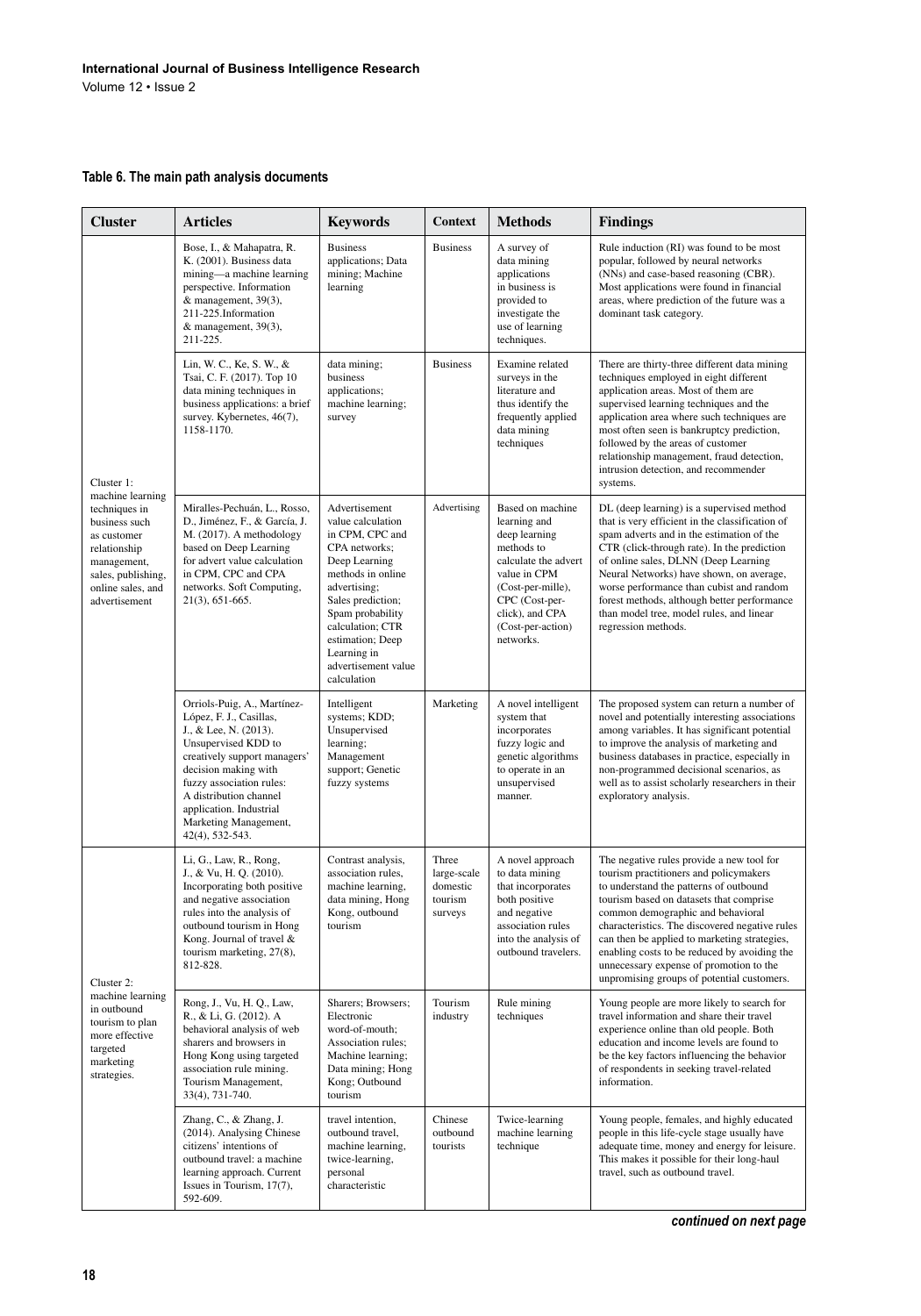Volume 12 • Issue 2

| <b>Cluster</b>                                                                                                               | <b>Articles</b>                                                                                                                                                                                               | <b>Keywords</b>                                                                                                             | <b>Context</b>             | <b>Methods</b>                                                                                                            | <b>Findings</b>                                                                                                                                                                                                                                                                                                                                                                         |
|------------------------------------------------------------------------------------------------------------------------------|---------------------------------------------------------------------------------------------------------------------------------------------------------------------------------------------------------------|-----------------------------------------------------------------------------------------------------------------------------|----------------------------|---------------------------------------------------------------------------------------------------------------------------|-----------------------------------------------------------------------------------------------------------------------------------------------------------------------------------------------------------------------------------------------------------------------------------------------------------------------------------------------------------------------------------------|
| Cluster 3:<br>machine learning<br>techniques<br>in marketing<br>strategies for<br>predicting and<br>classifying<br>tourists. | Zhang, C., & Huang, Z.<br>(2015). Mining tourist<br>motive for marketing<br>development via twice-<br>learning. Applied Artificial<br>Intelligence, 29(2), 119-133.                                           | Marketing; Model                                                                                                            | Tourism<br>industry        | Twice-learning<br>framework                                                                                               | Two-phase learning process can predict<br>tourist motives accurately as well as extract<br>meaningful insights, which are useful for<br>targeted marketing strategies development<br>from the real-world data.                                                                                                                                                                          |
|                                                                                                                              | Zhang, C., Huang, Z., Cao,<br>F., & Chen, X. (2019).<br>Recognise me from outside<br>to inside: Learning the<br>influence chain of urban<br>destination personalities.<br>Tourism Management, 70,<br>390-403. | Urban destination<br>personality; Urban<br>landscape; Overall<br>destination image;<br>Influence chain:<br>Machine learning | Tourism<br>industry        | Machine learning<br>data analysis tool                                                                                    | Urban destination personalities have an<br>impact on overall destination image, and<br>they mediate the relationship between urban<br>landscapes and overall destination image.                                                                                                                                                                                                         |
|                                                                                                                              | Bhattacharyya, S.<br>(1999). Direct marketing<br>performance modeling<br>using genetic algorithms.<br><b>INFORMS</b> Journal on<br>Computing, 11(3), 248-257.                                                 | Genetic algorithms,<br>data mining,<br>database marketing,<br>profile modeling,<br>resampling                               | <b>Direct</b><br>marketing | Genetic algorithm                                                                                                         | This algorithm is effective in identifying the<br>most promising individuals to mail to and<br>thus maximize returns from solicitations.                                                                                                                                                                                                                                                |
| Cluster 4:<br>machine learning<br>and modeling for<br>direct marketing.                                                      | Cui, G., Wong, M. L., &<br>Lui, H. K. (2006). Machine<br>learning for direct marketing<br>response models: Bayesian<br>networks with evolutionary<br>programming. Management<br>Science, 52(4), 597-612.      | direct marketing;<br>Bayesian networks;<br>evolutionary<br>programming;<br>machine learning;<br>data mining                 | <b>Direct</b><br>marketing | Bayesian networks,<br>neural networks.<br>classification and<br>regression tree<br>(CART), and latent<br>class regression | Bayesian networks have distinct advantages<br>over the other methods in accuracy of<br>prediction, transparency of procedures,<br>interpretability of results, and explanatory<br>insight. Our findings lend strong support<br>to Bayesian networks as a robust tool for<br>modeling consumer response and other<br>marketing problems and for assisting<br>management decision making. |

#### **Table 6. Continued**

Table 6 shows the eleven milestone papers in the main path analysis. Based on comprehensive content analysis, we summarized those documents into the following clusters.

Cluster 1---machine learning techniques in business: such as CRM, sales, publishing, online sales, and advertisement--- consists of four items: Bose and Mahapatra (2001); Lin et al. (2017); Miralles-Pechuán et al. (2017), and Orriols-Puig et al. (2013). This cluster compares the business effectiveness of a series of machine learning techniques (e.g., rule induction, neural networks, and supervised learning). Bose and Mahapatra (2001) and Lin et al. (2017) conducted surveys to systematically and comprehensively compare those machine learning techniques. In general, there are over thirty-three different data mining techniques employed in various business areas. Most of them are supervised machine learning techniques that are used in bankruptcy prediction, fraud detection, intrusion detection, recommender systems, and customer relationship management. Rule induction (RI) was found to be the most popular, followed by neural networks (NNs) and case-based reasoning (CBR) in financial prediction. At the same time, marketing advertising by deep learning is very efficient in classifying spam advertisements and estimating CTR (click-through rate). In predicting online sales, DLNN (deep learning neural network) has shown, on average, a poorer performance than cubist and random forecast methods. But, DLNN has demonstrated better performance than the model tree, model rules, and linear regression methods. This cluster provides a good technological foundation for researchers who want to work on AIM studies.

Cluster 2---machine learning in outbound tourism to plan more effective targeted marketing strategies--- consists of three items: Li et al. (2010), Rong et al. (2012), and Zhang and Zhang (2014). Unlike the first cluster that is more technologically oriented, the second cluster emphasizes how managers could leverage machine learning techniques to plan their marketing strategies. Those strategies include but are not limited to business planning, marketing positioning, marketing targeting, and advertising. The main managerial contribution of this cluster is that managers can take the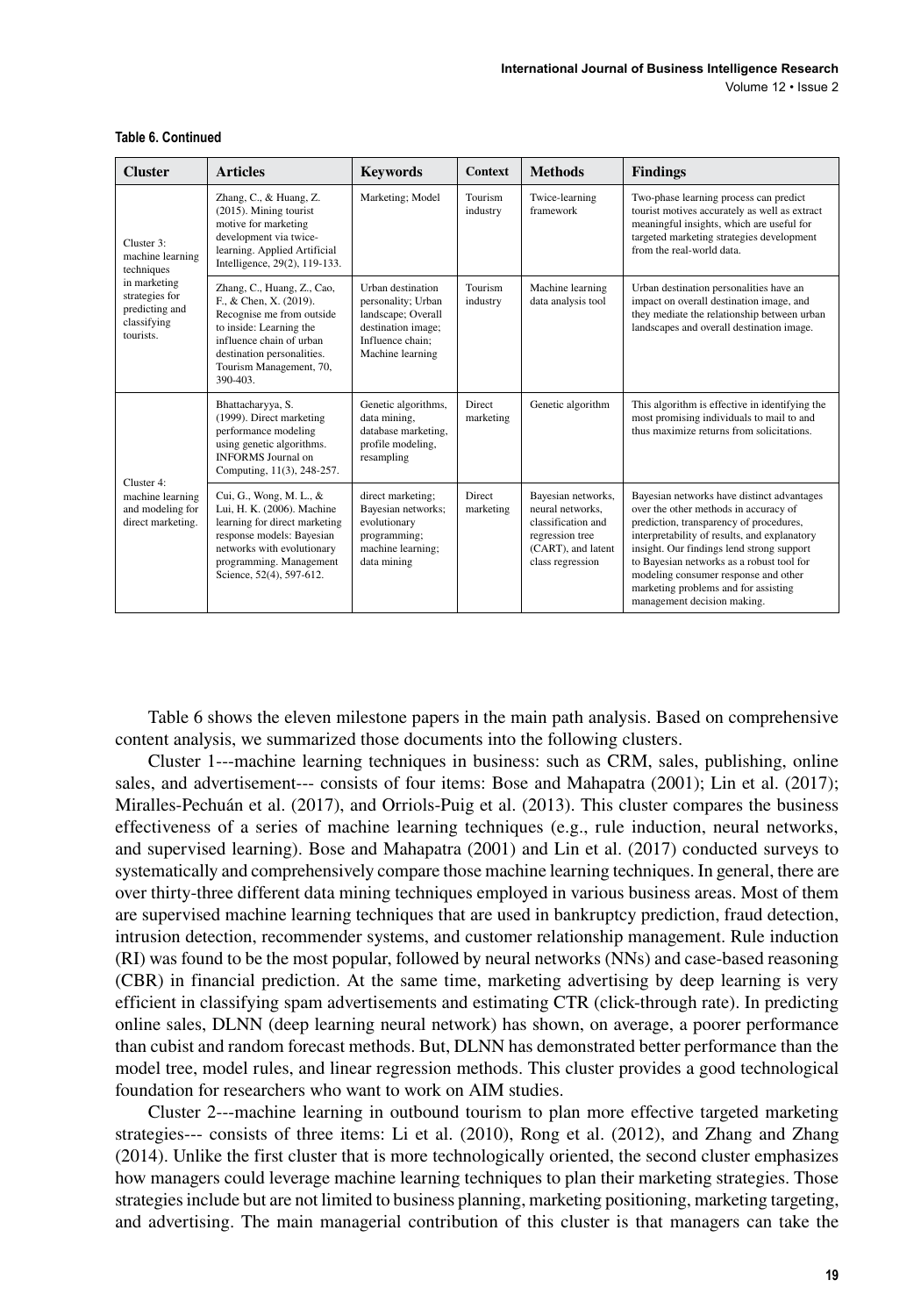suggestions from those papers and tailor them to their marketing activities. This cluster provides significant recommendations to practitioners and policymakers to understand the patterns of outbound tourism based on datasets that incorporate common demographic and behavioral characteristics. For instance, young people are more likely than older adults to search for travel information and share their travel experiences online. Both education and income levels are found to be critical factors that influence customers to seek travel-related information. Young people, females, and highly educated people usually have adequate time, money, and energy for leisure. The second cluster rests on the tourism industry. Rule mining techniques and a twice-learning framework are effective in cultivating customer relationships and providing customized service. This cluster offers persuasive evidence demonstrating how machine learning techniques could be used to enhance customer relationship management and the firm's selling capabilities.

Cluster 3---machine learning techniques in marketing strategies for predicting and classifying tourists--- consists of two items: Zhang and Huang (2015) and Zhang et al. (2019). The third cluster is a supplement to the second one. It also examines the role of AI in augmenting the effectiveness of marketing strategies, but the marketing strategies focus much more on predicting and classifying customers. Specifically, this cluster deals with two data limitations that happened widely in most marketing research. The first limitation is to construct a model that can generate accurate and comprehensive predictions. The second limitation is the small and noisy data collected from tourists. The two-phase learning process is found to predict correct tourist motives and extract meaningful insights from those actions. This technique demonstrates its effectiveness in effective selling and personalized advertising.

Cluster 4--- machine learning and modeling for direct marketing-consists of two items: Bhattacharyya (1999) and Cui et al. (2006). This cluster examines how to deploy AI to help the firm build a sustainable customer relationship. Because AI could directly approach and serve customers, customer relationship management has undergone a disruptive change due to applying AI tools.

## **5. SUMMARY AND CONCLUSION**

The inaugural of AI in marketing research contained five articles annually from 1982 to 2012. Since then, the publications have grown exponentially. In 2018, the number of annual publications surged to 125, almost five times the sum of the past 30 years, suggesting that interest in the topic will continue to grow. The institutions most often affiliated with AIM studies are top research-oriented universities. Those schools include MIT, Carnegie Mellon University, Nanyang Technology University, Columbia University, University of Pennsylvania, Hong Kong Polytech University, City University of Hong Kong, and the University of Texas, Stanford University, University of California San Diego, University of California Berkeley, University of Southern California, Tsing University, and Zhejiang University.

The top 10 authors are researching AI in B2B sales forecasting, machine learning acceptance model, and machine learning knowledge generation and diffusion. Effective selling, customer relationship management (CRM), new product development (NPD), advertising and promotion, and pricing are identified by top-cited articles and main path analysis as the most common marketing activities that have used AI tools.

Effective selling, especially sales forecasting and prediction, is greatly empowered by AI tools. Research in this area can help sales managers understand how to use AI to maximize selling efforts, when and where AI might be most productive. Customer relationship management is the second field that benefits most from AI tools. AI, especially the virtual assistant and chatbot, can work like a service provider and frontline employee to increase customer-employee interface effectiveness. Research on the interaction of AI and frontline employees might provide helpful insight for marketing and sales managers. AI tools could also upgrade the new product development process. Those tools can detect the underlying mechanisms and relationships among the data to facilitate the firm's creative idea generation. Research on the use of AI in each stage of the new product development process could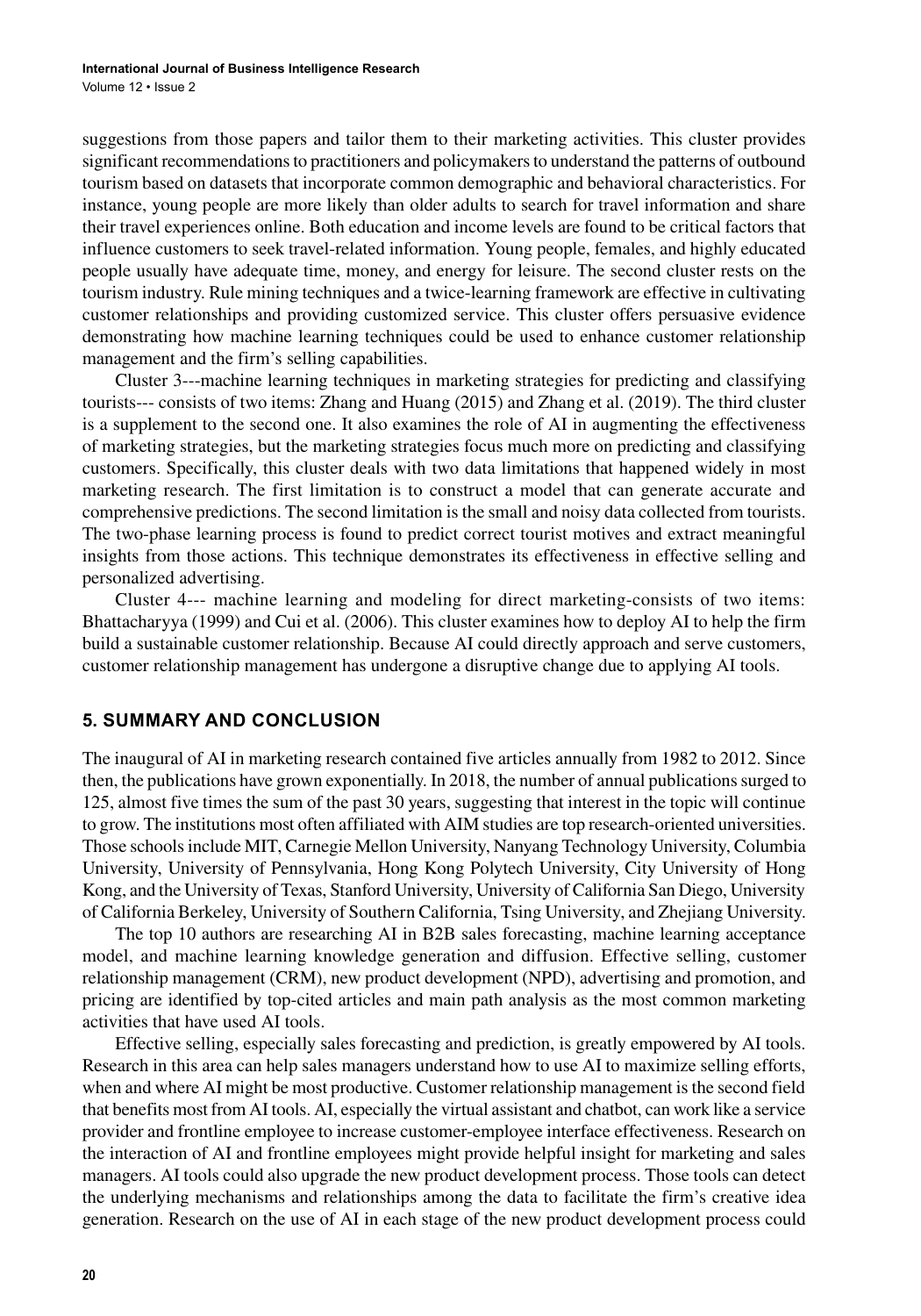help shorten the new product development process, bringing products to market more quickly than competitors.

AI tools could also augment advertising and promotion. The speedy reaction and big data encompassed in AI tools enable firms to target the right customers at the right time and send them the right advertising messages. Since AI helps firms change notifications to meet customers' needs more quickly and accurately, research might examine differences in advertising appeal changes in consumer versus business markets.

Another important activity that AI tools can augment is pricing. Dynamic pricing is not a new research field. This field has been an active research stream for years, but AI tools have updated the firm's dynamic pricing capability to a higher level. AI can enable firms to automatically change the price to reflect the demand changes faster and more efficiently. Research in dynamic pricing for business markets based on AI might be useful for sales managers. Additionally, examining the effective use of AI in various pricing situations might be helpful. For example, having current pricing information about competitor products might be helpful in straight rebuy, modified rebuy, or new buy situations to quite different degrees.

In conclusion, the literature review, top authors leading publications, most cited papers, and the main path clusters show strong, informative signals for marketers to conduct high-quality research. AI is the leading force for societal advancement; with the emergence of AI, a new paradigm of the human-machine interface is on the horizon, and managers should exhibit a more open mindset to adopt AI and use it in realizing business efficiency. To make marketers and manages understand the potential advantages that AI could bring, future research could systematically review the factors that impede a firm's AI adoption, and how human intelligence (HI and AI work synergistically to improve a firm's marketing activities and its performance.

# **ACKNOWLEDGMENT**

Open Access Funding for this article has been covered by the authors of this manuscript.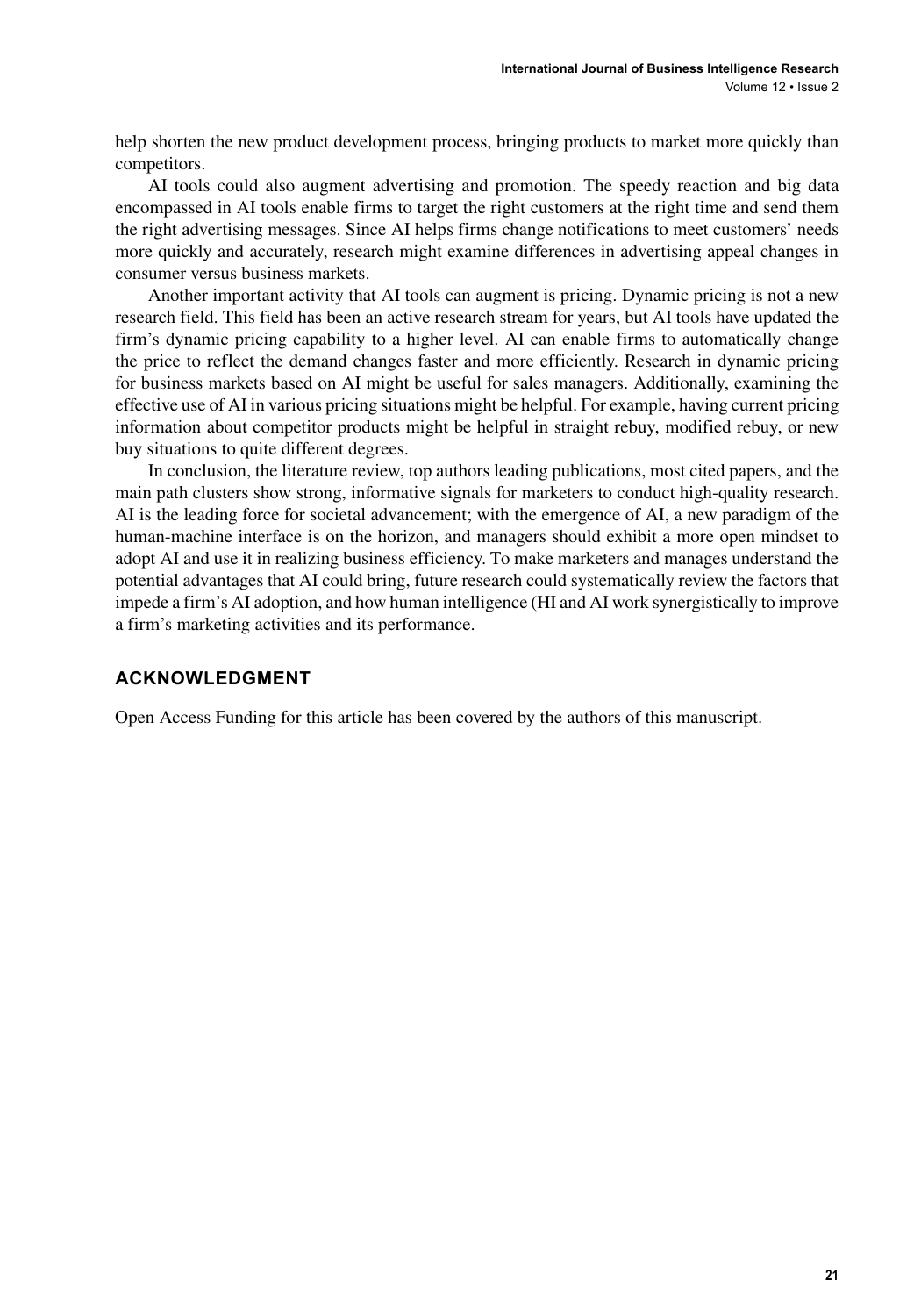Volume 12 • Issue 2

# **REFERENCE**

Abernethy, J., Evgeniou, T., Toubia, O., & Vert, J. P. (2007). Eliciting consumer preferences using robust adaptive choice questionnaires. *IEEE Transactions on Knowledge and Data Engineering*, *20*(2), 145–155. doi[:10.1109/](http://dx.doi.org/10.1109/TKDE.2007.190632) [TKDE.2007.190632](http://dx.doi.org/10.1109/TKDE.2007.190632)

André, Q., Carmon, Z., Wertenbroch, K., Crum, A., Frank, D., Goldstein, W., Huber, J., van Boven, L., Weber, B., & Yang, H. (2018). Consumer choice and autonomy in the age of artificial intelligence and big data. *Customer Needs and Solutions*, *5*(1), 28–37. doi[:10.1007/s40547-017-0085-8](http://dx.doi.org/10.1007/s40547-017-0085-8)

Appio, F. P., Martini, A., Massa, S., & Testa, S. (2017). Collaborative network of firms: Antecedents and stateof-the-art properties. *International Journal of Production Research*, *55*(7), 2121–2134. doi:[10.1080/0020754](http://dx.doi.org/10.1080/00207543.2016.1262083) [3.2016.1262083](http://dx.doi.org/10.1080/00207543.2016.1262083)

Asgari, N., Nikbakhsh, E., Hill, A., & Farahani, R. Z. (2016). Supply chain management 1982–2015: A review. *IMA Journal of Management Mathematics*, *27*(3), 353–379. doi:[10.1093/imaman/dpw004](http://dx.doi.org/10.1093/imaman/dpw004)

Balakrishnan, P. V., Gupta, R., & Jacob, V. S. (2004). Development of hybrid genetic algorithms for product line designs. *IEEE Transactions on Systems, Man, and Cybernetics. Part B, Cybernetics*, *34*(1), 468–483. doi:[10.1109/](http://dx.doi.org/10.1109/TSMCB.2003.817051) [TSMCB.2003.817051](http://dx.doi.org/10.1109/TSMCB.2003.817051) PMID[:15372718](http://www.ncbi.nlm.nih.gov/pubmed/15372718)

Balducci, B., & Marinova, D. (2018). Unstructured data in marketing. *Journal of the Academy of Marketing Science*, *46*(4), 557–590. doi:[10.1007/s11747-018-0581-x](http://dx.doi.org/10.1007/s11747-018-0581-x)

Bohanec, M., Borštnar, M. K., & Robnik-Šikonja, M. (2017). Estimation of minimum sample size for identication of the most important features: a case study providing a qualitative B2B sales data set. *Croatian Operational Research Review*, 515-524.

Bohanec, M., Borštnar, M. K., & Robnik-Šikonja, M. (2017). Explaining machine learning models in sales predictions. *Expert Systems with Applications*, *71*, 416–428. doi:[10.1016/j.eswa.2016.11.010](http://dx.doi.org/10.1016/j.eswa.2016.11.010)

Bohanec, M., Kljajić Borštnar, M., & Robnik-Šikonja, M. (2018). Number of Instances for Reliable Feature Ranking in a Given Problem. *Business Systems Research: International journal of the Society for Advancing Innovation and Research in Economy, 9*(2), 35-44.

Bohanec, M., Robnik-Šikonja, M., & Borštnar, M. K. (2017). Decision-making framework with double-loop learning through interpretable black-box machine learning models. *Industrial Management & Data Systems*, *117*(7), 1389–1406. doi[:10.1108/IMDS-09-2016-0409](http://dx.doi.org/10.1108/IMDS-09-2016-0409)

Bohanec, M., Robnik-Šikonja, M., & Borštnar, M. K. (2017). Organizational learning supported by machine learning models coupled with general explanation methods: A Case of B2B sales forecasting. *Organizacija*, *50*(3), 217–233. doi:[10.1515/orga-2017-0020](http://dx.doi.org/10.1515/orga-2017-0020)

Bonilla, C. A., Merigó, J. M., & Torres-Abad, C. (2015). Economics in Latin America: A bibliometric analysis. *Scientometrics*, *105*(2), 1239–1252. doi:[10.1007/s11192-015-1747-7](http://dx.doi.org/10.1007/s11192-015-1747-7)

Bose, I., & Mahapatra, R. K. (2001). Business data mining—A machine learning perspective. *Information & Management*, *39*(3), 211–225. doi[:10.1016/S0378-7206\(01\)00091-X](http://dx.doi.org/10.1016/S0378-7206(01)00091-X)

Casillas, J., & Martínez-López, F. J. (2009). Mining uncertain data with multiobjective genetic fuzzy systems to be applied in consumer behaviour modelling. *Expert Systems with Applications*, *36*(2), 1645–1659. doi[:10.1016/j.](http://dx.doi.org/10.1016/j.eswa.2007.11.035) [eswa.2007.11.035](http://dx.doi.org/10.1016/j.eswa.2007.11.035)

Celli, F., Massani, P. Z., & Lepri, B. (2017, October). Profilio: Psychometric profiling to boost social media advertising. In *Proceedings of the 25th ACM international conference on Multimedia* (pp. 546-550). doi[:10.1145/3123266.3129311](http://dx.doi.org/10.1145/3123266.3129311)

Chang, P. C., Wang, Y. W., & Tsai, C. Y. (2005). Evolving neural network for printed circuit board sales forecasting. *Expert Systems with Applications*, *29*(1), 83–92. doi:[10.1016/j.eswa.2005.01.012](http://dx.doi.org/10.1016/j.eswa.2005.01.012)

Cui, D., & Curry, D. (2005). Prediction in marketing using the support vector machine. *Marketing Science*, *24*(4), 595–615. doi[:10.1287/mksc.1050.0123](http://dx.doi.org/10.1287/mksc.1050.0123)

Cui, G., Wong, M. L., & Lui, H. K. (2006). Machine learning for direct marketing response models: Bayesian networks with evolutionary programming. *Management Science*, *52*(4), 597–612. doi:[10.1287/mnsc.1060.0514](http://dx.doi.org/10.1287/mnsc.1060.0514)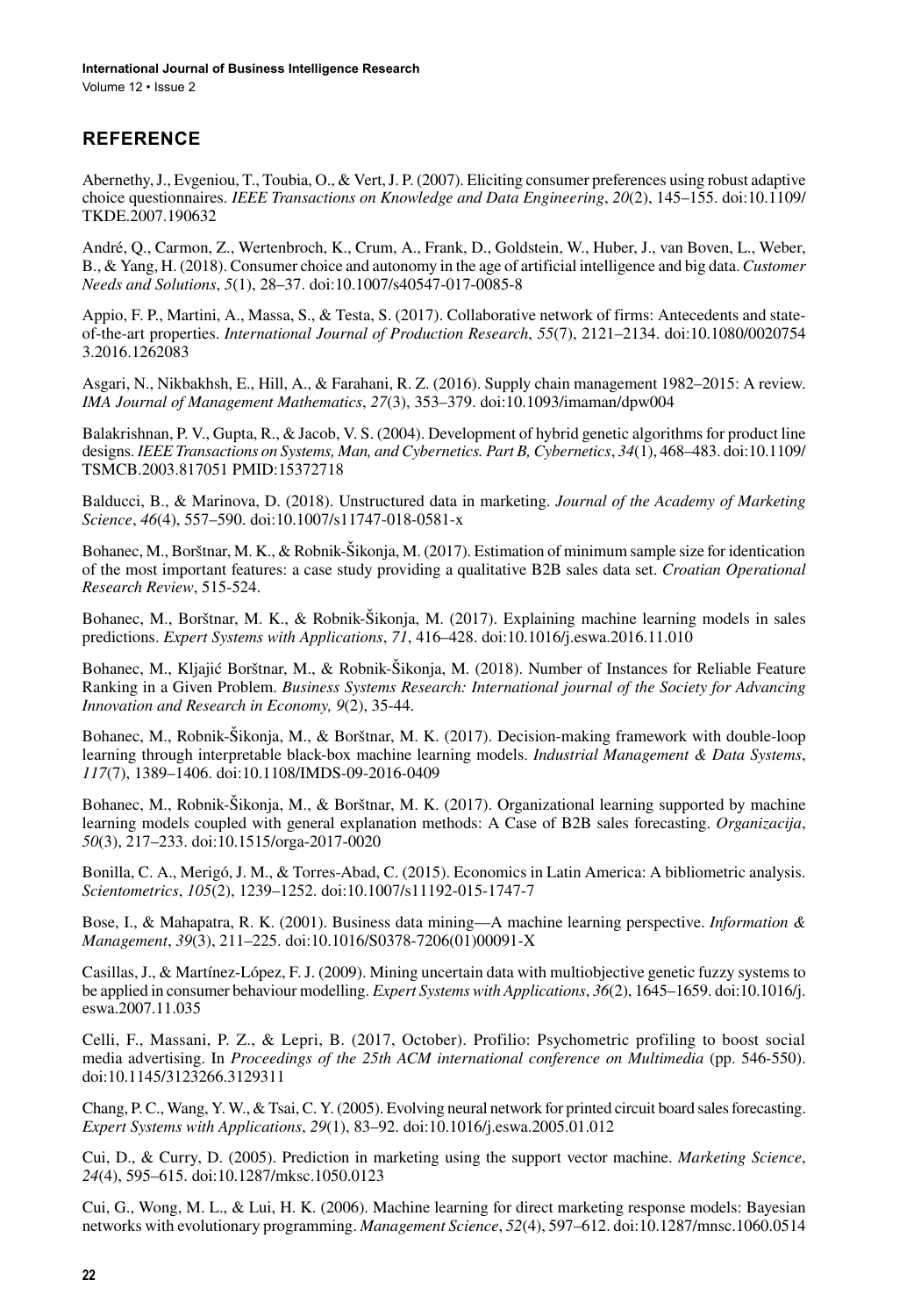Davenport, T., Guha, A., Grewal, D., & Bressgott, T. (2020). How artificial intelligence will change the future of marketing. *Journal of the Academy of Marketing Science*, *48*(1), 24–42. doi[:10.1007/s11747-019-00696-0](http://dx.doi.org/10.1007/s11747-019-00696-0)

Doğan, İ. (2018). *The application of artificial intelligence in new age of marketing: An analysis on ai mobile banking apps* (Master's thesis). Sosyal Bilimler Enstitüsü.

Donthu, N., Kumar, S., & Pattnaik, D. (2020). Forty-five years of journal of business research: A bibliometric analysis. *Journal of Business Research*, *109*, 1–14. doi[:10.1016/j.jbusres.2019.10.039](http://dx.doi.org/10.1016/j.jbusres.2019.10.039)

Elo, S., & Kyngäs, H. (2008). The qualitative content analysis process. *Journal of Advanced Nursing*, *62*(1), 107–115. doi[:10.1111/j.1365-2648.2007.04569.x](http://dx.doi.org/10.1111/j.1365-2648.2007.04569.x) PMID:[18352969](http://www.ncbi.nlm.nih.gov/pubmed/18352969)

Evgeniou, T., Pontil, M., & Toubia, O. (2007). A convex optimization approach to modeling consumer heterogeneity in conjoint estimation. *Marketing Science*, *26*(6), 805–818. doi[:10.1287/mksc.1070.0291](http://dx.doi.org/10.1287/mksc.1070.0291)

Fethi, M. D., & Pasiouras, F. (2010). Assessing bank efficiency and performance with operational research and artificial intelligence techniques: A survey. *European Journal of Operational Research*, *204*(2), 189–198. doi:[10.1016/j.ejor.2009.08.003](http://dx.doi.org/10.1016/j.ejor.2009.08.003)

Ghose, A., Ipeirotis, P. G., & Li, B. (2012). Designing ranking systems for hotels on travel search engines by mining user-generated and crowdsourced content. *Marketing Science*, *31*(3), 493–520. doi:[10.1287/mksc.1110.0700](http://dx.doi.org/10.1287/mksc.1110.0700)

Grewal, D., Roggeveen, A. L., & Nordfält, J. (2017). The future of retailing. *Journal of Retailing*, *93*(1), 1–6. doi:[10.1016/j.jretai.2016.12.008](http://dx.doi.org/10.1016/j.jretai.2016.12.008)

Hennig-Thurau, T., Wiertz, C., & Feldhaus, F. (2015). Does Twitter matter? The impact of microblogging word of mouth on consumers' adoption of new movies. *Journal of the Academy of Marketing Science*, *43*(3), 375–394. doi:[10.1007/s11747-014-0388-3](http://dx.doi.org/10.1007/s11747-014-0388-3)

Huang, M. H., & Rust, R. T. (2017). Technology-driven service strategy. *Journal of the Academy of Marketing Science*, *45*(6), 906–924. doi:[10.1007/s11747-017-0545-6](http://dx.doi.org/10.1007/s11747-017-0545-6)

Huang, M. H., & Rust, R. T. (2018). Artificial intelligence in service. *Journal of Service Research*, *21*(2), 155–172. doi:[10.1177/1094670517752459](http://dx.doi.org/10.1177/1094670517752459)

Hummon, N. P., & Dereian, P. (1989). Connectivity in a citation network: The development of DNA theory. *Social Networks*, *11*(1), 39–63. doi:[10.1016/0378-8733\(89\)90017-8](http://dx.doi.org/10.1016/0378-8733(89)90017-8)

Ikeda, K., Hattori, G., Ono, C., Asoh, H., & Higashino, T. (2013). Twitter user profiling based on text and community mining for market analysis. *Knowledge-Based Systems*, *51*, 35–47. doi:[10.1016/j.knosys.2013.06.020](http://dx.doi.org/10.1016/j.knosys.2013.06.020)

Jarek, K., & Mazurek, G. (2019). Marketing and artificial intelligence. *Central European Business Review, 8*(2).

Johnson, M. S. (2006). A bibliometric review of the contribution of attribution theory to sales management. *Journal of Personal Selling & Sales Management*, *26*(2), 181–195. doi:[10.2753/PSS0885-3134260205](http://dx.doi.org/10.2753/PSS0885-3134260205)

Kaplan, A., & Haenlein, M. (2019). Siri, Siri, in my hand: Who's the fairest in the land? On the interpretations, illustrations, and implications of artificial intelligence. *Business Horizons*, *62*(1), 15–25. doi[:10.1016/j.](http://dx.doi.org/10.1016/j.bushor.2018.08.004) [bushor.2018.08.004](http://dx.doi.org/10.1016/j.bushor.2018.08.004)

Kim, J., & McMillan, S. J. (2008). Evaluation of internet advertising research: A bibliometric analysis of citations from key sources. *Journal of Advertising*, *37*(1), 99–112. doi[:10.2753/JOA0091-3367370108](http://dx.doi.org/10.2753/JOA0091-3367370108)

Kose, U., & Sert, S. (2017). Improving content marketing processes with the approaches by artificial intelligence. arXiv preprint arXiv:1704.02114.

Kumar, V., Dixit, A., Javalgi, R. R. G., & Dass, M. (2016). Research framework, strategies, and applications of intelligent agent technologies (IATs) in marketing. *Journal of the Academy of Marketing Science*, *44*(1), 24–45. doi:[10.1007/s11747-015-0426-9](http://dx.doi.org/10.1007/s11747-015-0426-9)

Kwok, L., & Yu, B. (2013). Spreading social media messages on Facebook: An analysis of restaurant businessto-consumer communications. *Cornell Hospitality Quarterly*, *54*(1), 84–94. doi[:10.1177/1938965512458360](http://dx.doi.org/10.1177/1938965512458360)

Lee, D., Hosanagar, K., & Nair, H. S. (2018). Advertising content and consumer engagement on social media: Evidence from Facebook. *Management Science*, *64*(11), 5105–5131. doi[:10.1287/mnsc.2017.2902](http://dx.doi.org/10.1287/mnsc.2017.2902)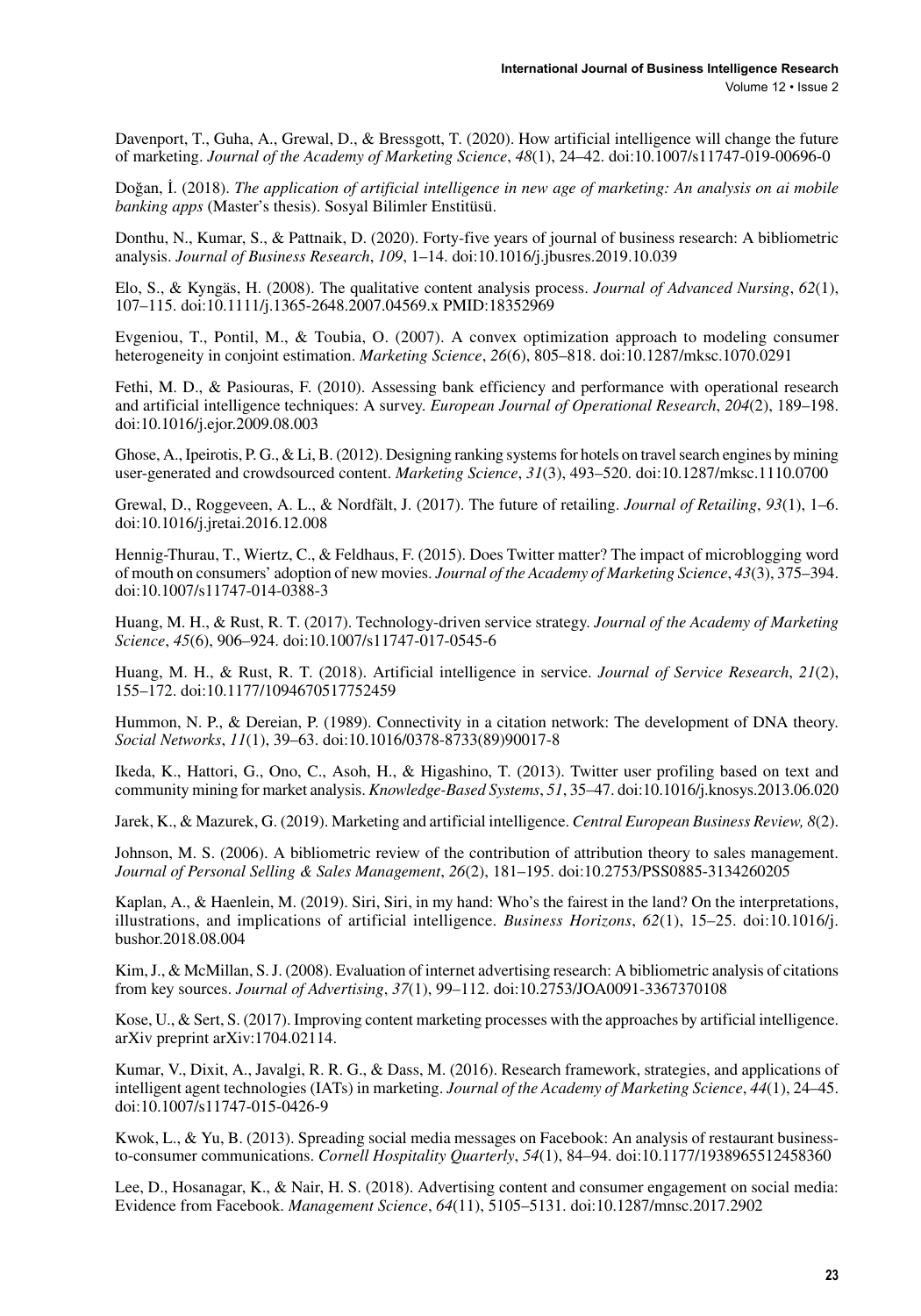Volume 12 • Issue 2

Leminen, S., Rajahonka, M., Westerlund, M., & Wendelin, R. (2018). The future of the Internet of Things: Toward heterarchical ecosystems and service business models. *Journal of Business and Industrial Marketing*, *33*(6), 749–767. doi:[10.1108/JBIM-10-2015-0206](http://dx.doi.org/10.1108/JBIM-10-2015-0206)

Leone, D., Schiavone, F., Appio, F. P., & Chiao, B. (2021). How does artificial intelligence enable and enhance value co-creation in industrial markets? An exploratory case study in the healthcare ecosystem. *Journal of Business Research*, *129*, 849–859. doi[:10.1016/j.jbusres.2020.11.008](http://dx.doi.org/10.1016/j.jbusres.2020.11.008)

Li, B. H., Hou, B. C., Yu, W. T., Lu, X. B., & Yang, C. W. (2017). Applications of artificial intelligence in intelligent manufacturing: A review. *Frontiers of Information Technology & Electronic Engineering*, *18*(1), 86–96. doi[:10.1631/FITEE.1601885](http://dx.doi.org/10.1631/FITEE.1601885)

Li, G., Law, R., Rong, J., & Vu, H. Q. (2010). Incorporating both positive and negative association rules into the analysis of outbound tourism in Hong Kong. *Journal of Travel & Tourism Marketing*, *27*(8), 812–828. doi :[10.1080/10548408.2010.527248](http://dx.doi.org/10.1080/10548408.2010.527248)

Lin, W. C., Ke, S. W., & Tsai, C. F. (2017). Top 10 data mining techniques in business applications: A brief survey. *Kybernetes*, *46*(7), 1158–1170. doi:[10.1108/K-10-2016-0302](http://dx.doi.org/10.1108/K-10-2016-0302)

Liu, J. S., & Lu, L. Y. (2012). An integrated approach for main path analysis: Development of the Hirsch index as an example. *Journal of the American Society for Information Science and Technology*, *63*(3), 528–542. doi[:10.1002/asi.21692](http://dx.doi.org/10.1002/asi.21692)

Marinchak, C. L. M., Forrest, E., & Hoanca, B. (2018). The impact of artificial intelligence and virtual personal assistants on marketing. In *Encyclopedia of Information Science and Technology* (4th ed., pp. 5748–5756). IGI Global.

Martínez-López, F. J., & Casillas, J. (2009). Marketing Intelligent Systems for consumer behaviour modelling by a descriptive induction approach based on Genetic Fuzzy Systems. *Industrial Marketing Management*, *38*(7), 714–731. doi[:10.1016/j.indmarman.2008.02.003](http://dx.doi.org/10.1016/j.indmarman.2008.02.003)

Marwala, T., & Hurwitz, E. (2017). *Artificial intelligence and economic theory: skynet in the market* (Vol. 1). Springer International Publishing. doi:[10.1007/978-3-319-66104-9](http://dx.doi.org/10.1007/978-3-319-66104-9)

Matz, S. C., Kosinski, M., Nave, G., & Stillwell, D. J. (2017). Psychological targeting as an effective approach to digital mass persuasion. *Proceedings of the National Academy of Sciences of the United States of America*, *114*(48), 12714–12719. doi[:10.1073/pnas.1710966114](http://dx.doi.org/10.1073/pnas.1710966114) PMID:[29133409](http://www.ncbi.nlm.nih.gov/pubmed/29133409)

McCarthy, J., Minsky, M. L., Rochester, N., & Shannon, C. E. (1955). *Proposal for the 1956 Dartmouth Summer Research Project on Artificial Intelligence*. Dartmouth College.

Mele, C., Spena, T. R., & Peschiera, S. (2018). Value creation and cognitive technologies: Opportunities and challenges. *Journal of Creating Value*, *4*(2), 182–195. doi[:10.1177/2394964318809152](http://dx.doi.org/10.1177/2394964318809152)

Miah, S. J., Gammack, J., & Hasan, N. (2017). Extending the framework for mobile health information systems Research: A content analysis. *Information Systems*, *69*, 1–24. doi[:10.1016/j.is.2017.04.001](http://dx.doi.org/10.1016/j.is.2017.04.001)

Miralles-Pechuán, L., Rosso, D., Jiménez, F., & García, J. M. (2017). A methodology based on Deep Learning for advert value calculation in CPM, CPC and CPA networks. *Soft Computing*, *21*(3), 651–665. doi[:10.1007/](http://dx.doi.org/10.1007/s00500-016-2468-4) [s00500-016-2468-4](http://dx.doi.org/10.1007/s00500-016-2468-4)

Mitić, V. (2019). Benefits of artificial intelligence and machine learning in marketing. In *Sinteza 2019-International Scientific Conference on Information Technology and Data Related Research* (pp. 472-477). Singidunum University.

Mustak, M., Salminen, J., Plé, L., & Wirtz, J. (2021). Artificial intelligence in marketing: Topic modeling, scientometric analysis, and research agenda. *Journal of Business Research*, *124*, 389–404. doi:[10.1016/j.](http://dx.doi.org/10.1016/j.jbusres.2020.10.044) [jbusres.2020.10.044](http://dx.doi.org/10.1016/j.jbusres.2020.10.044)

Orriols-Puig, A., Martínez-López, F. J., Casillas, J., & Lee, N. (2013). Unsupervised KDD to creatively support managers' decision making with fuzzy association rules: A distribution channel application. *Industrial Marketing Management*, *42*(4), 532–543. doi[:10.1016/j.indmarman.2013.03.005](http://dx.doi.org/10.1016/j.indmarman.2013.03.005)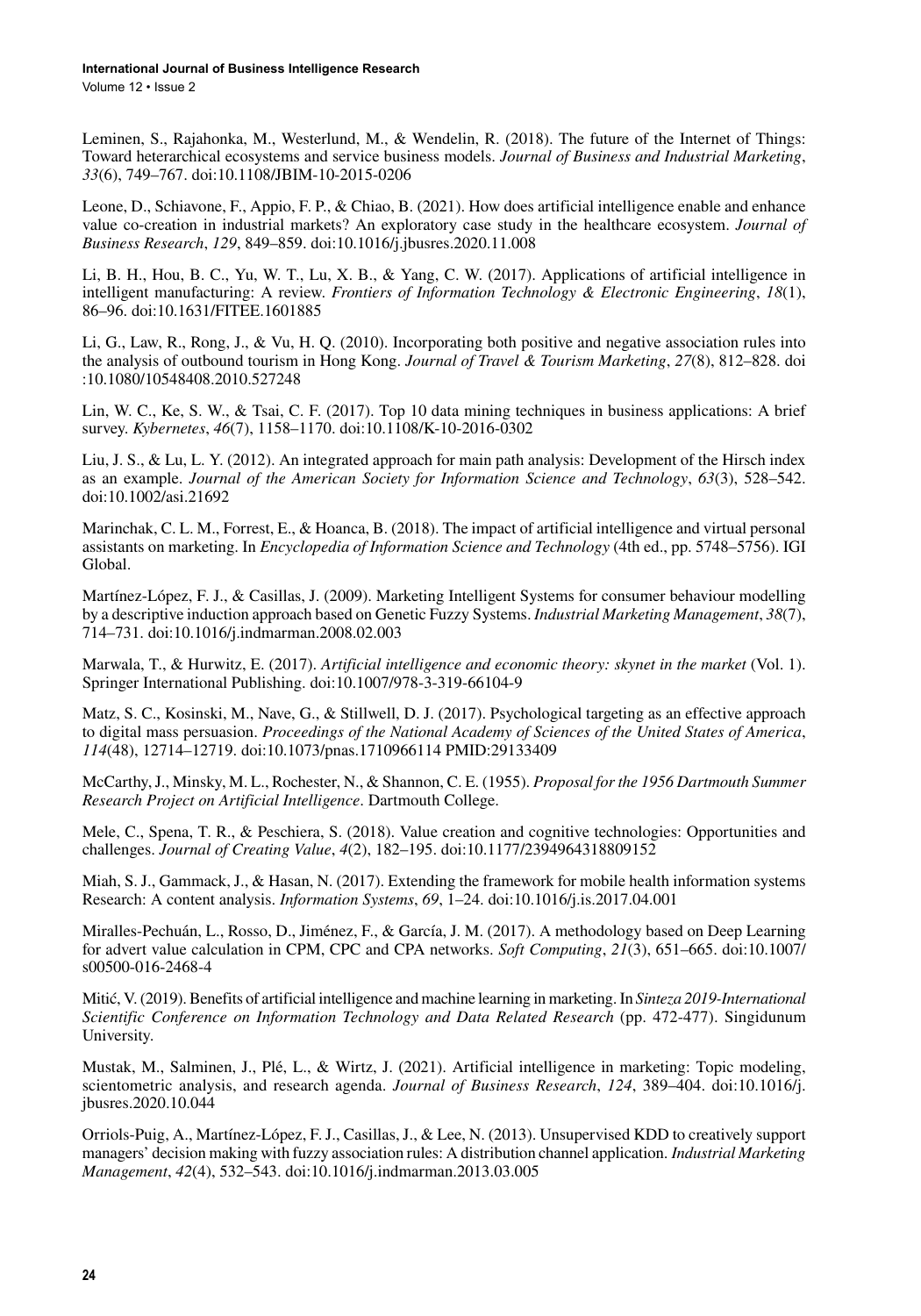Orriols-Puig, A., Martínez-López, F. J., Casillas, J., & Lee, N. (2013). Unsupervised KDD to creatively support managers' decision making with fuzzy association rules: A distribution channel application. *Industrial Marketing Management*, *42*(4), 532–543. doi[:10.1016/j.indmarman.2013.03.005](http://dx.doi.org/10.1016/j.indmarman.2013.03.005)

Paschen, U., Pitt, C., & Kietzmann, J. (2020). Artificial intelligence: Building blocks and an innovation typology. *Business Horizons*, *63*(2), 147–155. doi[:10.1016/j.bushor.2019.10.004](http://dx.doi.org/10.1016/j.bushor.2019.10.004)

Poria, S., Gelbukh, A., Cambria, E., Hussain, A., & Huang, G. B. (2014). EmoSenticSpace: A novel framework for affective common-sense reasoning. *Knowledge-Based Systems*, *69*, 108–123. doi:[10.1016/j.knosys.2014.06.011](http://dx.doi.org/10.1016/j.knosys.2014.06.011)

Rong, J., Vu, H. Q., Law, R., & Li, G. (2012). A behavioral analysis of web sharers and browsers in Hong Kong using targeted association rule mining. *Tourism Management*, *33*(4), 731–740. doi[:10.1016/j.tourman.2011.08.006](http://dx.doi.org/10.1016/j.tourman.2011.08.006)

Rui, H., Liu, Y., & Whinston, A. (2013). Whose and what chatter matters? The effect of tweets on movie sales. *Decision Support Systems*, *55*(4), 863–870. doi:[10.1016/j.dss.2012.12.022](http://dx.doi.org/10.1016/j.dss.2012.12.022)

Rutz, O. J., & Watson, G. F. IV. (2019). Endogeneity and marketing strategy research: An overview. *Journal of the Academy of Marketing Science*, *47*(3), 479–498. doi[:10.1007/s11747-019-00630-4](http://dx.doi.org/10.1007/s11747-019-00630-4)

Sánchez, L., Couso, I., & Casillas, J. (2009). Genetic learning of fuzzy rules based on low quality data. *Fuzzy Sets and Systems*, *160*(17), 2524–2552. doi[:10.1016/j.fss.2009.03.004](http://dx.doi.org/10.1016/j.fss.2009.03.004)

Scott, W. R. (1987). The adolescence of institutional theory. *Administrative Science Quarterly*, *32*(4), 493–511. doi[:10.2307/2392880](http://dx.doi.org/10.2307/2392880)

Shin, H., & Cho, S. (2006). Response modeling with support vector machines. *Expert Systems with Applications*, *30*(4), 746–760. doi[:10.1016/j.eswa.2005.07.037](http://dx.doi.org/10.1016/j.eswa.2005.07.037)

Siau, K., & Yang, Y. (2017, May). Impact of artificial intelligence, robotics, and machine learning on sales and marketing. In *Twelve Annual Midwest Association for Information Systems Conference (MWAIS 2017)* (pp. 18-19). Academic Press.

Stahl, B. C., Andreou, A., Brey, P., Hatzakis, T., Kirichenko, A., Macnish, K., Laulhé Shaelou, S., Patel, A., Ryan, M., & Wright, D. (2021). Artificial intelligence for human flourishing–Beyond principles for machine learning. *Journal of Business Research*, *124*, 374–388. doi:[10.1016/j.jbusres.2020.11.030](http://dx.doi.org/10.1016/j.jbusres.2020.11.030)

Stangor, C. (2015). *Social groups in action and interaction*. Routledge. doi[:10.4324/9781315677163](http://dx.doi.org/10.4324/9781315677163)

Strozzi, F., Colicchia, C., Creazza, A., & Noè, C. (2017). Literature review on the 'Smart Factory'concept using bibliometric tools. *International Journal of Production Research*, *55*(22), 6572–6591. doi[:10.1080/00207543](http://dx.doi.org/10.1080/00207543.2017.1326643) [.2017.1326643](http://dx.doi.org/10.1080/00207543.2017.1326643)

Thomaz, F., Salge, C., Karahanna, E., & Hulland, J. (2020). Learning from the Dark Web: Leveraging conversational agents in the era of hyper-privacy to enhance marketing. *Journal of the Academy of Marketing Science*, *48*(1), 43–63. doi:[10.1007/s11747-019-00704-3](http://dx.doi.org/10.1007/s11747-019-00704-3)

Tornatzky, L., & Fleischer, M. (1990). *The process of technology innovation*. Lexington Books.

Vlačić, B., Corbo, L., Silva, S. C., & Dabić, M. (2021). The evolving role of artificial intelligence in marketing: A review and research agenda. *Journal of Business Research*, *128*, 187–203. doi:[10.1016/j.jbusres.2021.01.055](http://dx.doi.org/10.1016/j.jbusres.2021.01.055)

Vogel, R., & Güttel, W. H. (2013). The dynamic capability view in strategic management: A bibliometric review. *International Journal of Management Reviews*, *15*(4), 426–446.

Wernerfelt, B. (1984). A resource-based view of the firm. *Strategic Management Journal*, 5(2), 171–180. doi[:10.1002/smj.4250050207](http://dx.doi.org/10.1002/smj.4250050207)

Wirth, N. (2018). Hello marketing, what can artificial intelligence help you with? *International Journal of Market Research*, *60*(5), 435–438. doi[:10.1177/1470785318776841](http://dx.doi.org/10.1177/1470785318776841)

Yang, Y., & Siau, K. (2018). A qualitative research on marketing and sales in the artificial intelligence age. *Midwest United States Association for Information Systems (MWAIS) 2018 Proceedings*.

Zhang, C., & Huang, Z. (2015). Mining tourist motive for marketing development via twice-learning. *Applied Artificial Intelligence*, *29*(2), 119–133. doi:[10.1080/08839514.2015.993554](http://dx.doi.org/10.1080/08839514.2015.993554)